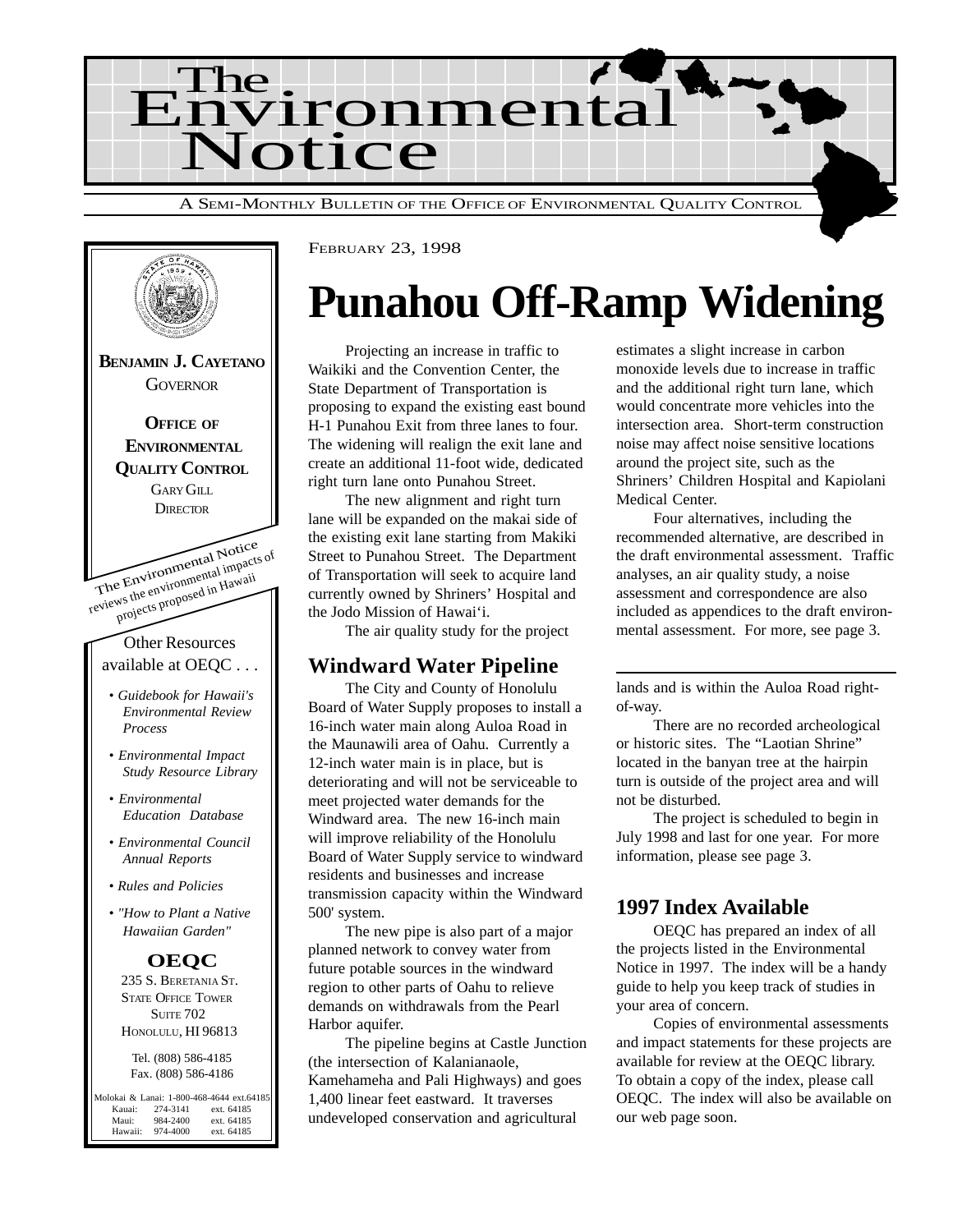# Table of Contents

FEBRUARY 23, 1998

## **1** Oahu Notices

| <b>Draft Environmental Assessments</b>                                                       |  |
|----------------------------------------------------------------------------------------------|--|
|                                                                                              |  |
|                                                                                              |  |
| <b>Final Environmental Assessments/</b><br><b>Findings of No Significant Impacts (FONSI)</b> |  |

#### **Previously Published Projects Pending Public Comments**

## 3 **Maui Notices**

#### **Draft Environmental Assessments**

| (1) Makena Resort Wastewater Reclamation System                      |
|----------------------------------------------------------------------|
| (2) Maui Community College Building "N" and Related Improvements . 8 |

#### **Final Environmental Assessments/**

#### **Findings of No Significant Impacts (FONSI)**

|--|--|--|--|

#### **Previously Published Projects Pending Public Comments**

#### 6 **[Hawaii Notices](#page-10-0)**

| <b>Draft Environmental Assessements</b>                      |  |
|--------------------------------------------------------------|--|
|                                                              |  |
|                                                              |  |
| <b>Previously Published Projects Pending Public Comments</b> |  |
|                                                              |  |
|                                                              |  |
|                                                              |  |

#### 7 **[Kauai Notices](#page-12-0)**

#### **Draft Environmental Assessments**

#### **Final Environmental Assessments/**

| Findings of No Significant Impacts (FONSI) |  |
|--------------------------------------------|--|
|                                            |  |

| <b>Previously Published Projects Pending Public Comments</b> |  |
|--------------------------------------------------------------|--|
|                                                              |  |

#### **Shoreline Notices**

#### **Pollution Control Permits**

#### **Federal Notices**

| Corrective Action Plan for Subsurface Plume at Chevron Kapolei |  |
|----------------------------------------------------------------|--|
|                                                                |  |
| Incidental Injuries/Kills of Marine Mammals in Fisheries  18   |  |
|                                                                |  |
|                                                                |  |
| Lead Poisoning Prevention and Lead Surveillance Funds  18      |  |
|                                                                |  |
|                                                                |  |
|                                                                |  |

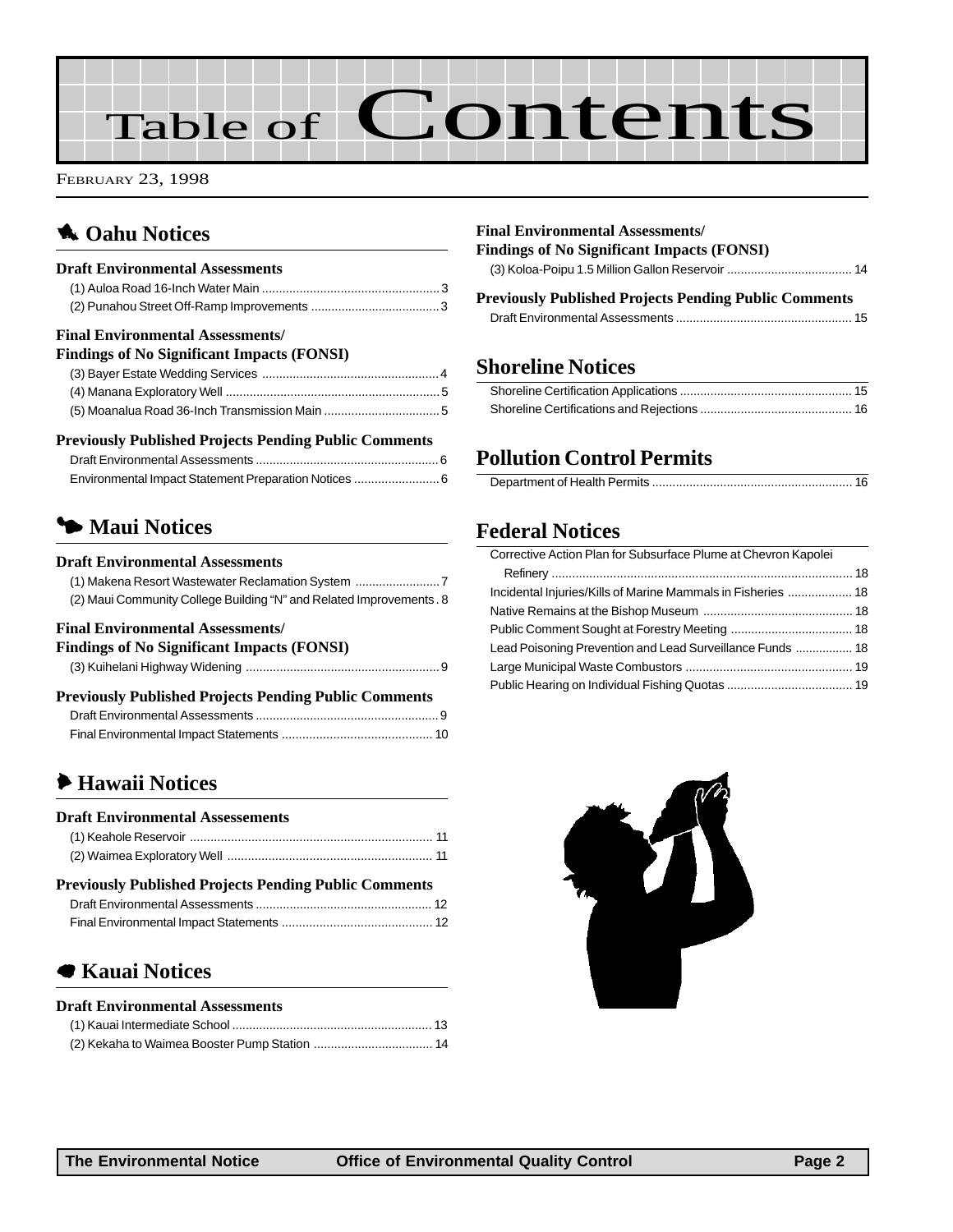**Oahu Notices**

**1**

**3**

**2**

## <span id="page-2-0"></span>**Draft Environmental Assessments**

# 1

#### **(1) Auloa Road 16-Inch Water Main**

| District:             | Koolaupoko                               |
|-----------------------|------------------------------------------|
| TMK:                  | $4 - 2 - 014$                            |
| Applicant:            | City and County of Honolulu              |
|                       | Board of Water Supply                    |
|                       | 630 South Beretania Street               |
|                       | Honolulu, Hawaii 96843                   |
|                       | Contact: Barry Usagawa (527-5235)        |
|                       | <b>Approving Agency/Accepting</b>        |
| <b>Authority:</b>     | City and County of Honolulu              |
|                       | Board of Water Supply                    |
|                       | 630 South Beretania Street               |
|                       | Honolulu, Hawaii 96843                   |
|                       | Contact: Raymond Sato (527-6180)         |
| <b>Consultant:</b>    | R.M. Towill Corporation                  |
|                       | 420 Waiakamilo Road, Suite 411           |
|                       | Honolulu, Hawaii 96817-4941              |
|                       | Contact: Brian Takeda (842-1133)         |
| <b>Public Comment</b> |                                          |
| Deadline:             | March 25, 1998                           |
| Status:               | DEA First Notice pending public comment. |
|                       | Address comments to the applicant with   |
|                       | copies to the consultant and OEQC.       |
| Permits               | CDUP NPDES construction dewatering       |

**Permits** CDUP, NPDES, construction dewatering, **Required:** effluent discharge, noise, right-of-entry (DOT), CWRM

The Board of Water Supply (BWS), City and County of Honolulu, proposes to install a 16-inch water main within the Auloa Road right-of-way, in Maunawili, Oahu. The project site begins from the area of Castle Junction and continues east along Auloa Road for a distance of 4,100 linear feet. The work proposed involves replacement of an existing 12-inch main with a new 16-inch main. The existing 12-inch water main is aging and in need of replacement. The new main will ensure reliability of existing water service and permit future upgrades to the surrounding system.

## 1 **(2) Punahou Street Off-Ramp Improvements**

**4**

**5**

| District:                         | Honolulu                                 |
|-----------------------------------|------------------------------------------|
| TMK:                              | $2-4-07:01$ (por.), $2-4-09:06$ (por.)   |
| Applicant:                        | Department of Transportation, Highways   |
|                                   | Division                                 |
|                                   | 869 Punchbowl Street                     |
|                                   | Honolulu, Hawaii 96813                   |
|                                   | Contact: Kevin Ito (587-2122)            |
| <b>Approving Agency/Accepting</b> |                                          |
| <b>Authority:</b>                 | Department of Transportation, Highways   |
|                                   | Division                                 |
|                                   | 869 Punchbowl Street                     |
|                                   | Honolulu, Hawaii 96813                   |
|                                   | Contact: Kevin Ito (587-2122)            |
| Consultant:                       | R.M. Towill Corporation                  |
|                                   | 420 Waiakamilo Road, Suite 411           |
|                                   | Honolulu, Hawaii 96817-4941              |
|                                   | Contact: Colette Sakoda (842-1133)       |
| <b>Public Comment</b>             |                                          |
| <b>Deadline:</b>                  | March 25, 1998                           |
| Status:                           | DEA First Notice pending public comment. |
|                                   | Address comments to the applicant with   |
|                                   | copies to the consultant and OEQC.       |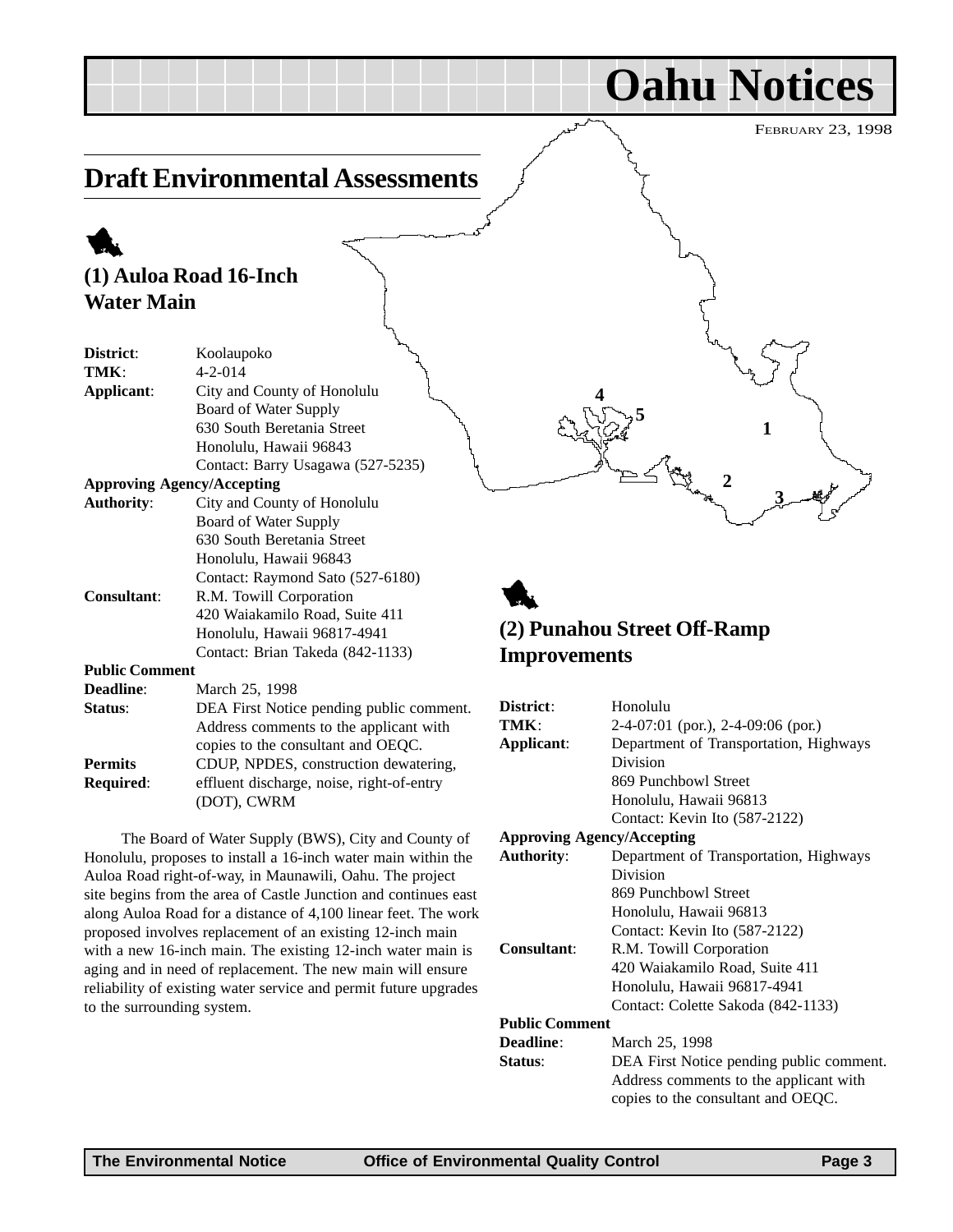# <span id="page-3-0"></span>**Oahu Notices**

FEBRUARY 23, 1998

#### **Permits Required**:

The State Department of Transportation Highways Division (SDOT-H) proposes to expand the east-bound H-1 Punahou Off-Ramp by 1 lane, from the existing 3 lanes to 4 lanes. The proposed project is an integral component in the managed development of Honolulu's Primary Urban Center. The improvement is recommended to alleviate existing and projected traffic congestion on the H-1 Freeway, to increase the storage capacity for right turn movement onto Punahou Street, and to improve access to Waikiki and the newly constructed Hawaii Convention Center.

The proposed off-ramp widening will realign the exit lane and create an additional 11-foot wide, dedicated right turn lane onto Punahou Street. The new alignment and right turn lane will be taken from property makai of the existing off-ramp. The proposed expansion will require the acquisition of approximately 9,720 square feet of land currently owned by the Shriners' Hospital for Crippled Children, and approximately 3,600 square feet of property owned by the Jodo Mission of Hawaii.

Construction activities associated with the proposed project will generate short-term impacts in the form of fugitive dust, exhaust emissions, and construction noise. These impacts are temporary in nature and will be mitigated through best management practices. The project will not alter the character of the surrounding area: no zoning changes are required or presaged by the expansion.

## **Final Environmental Assessments/Findings of No Significant Impacts (FONSI)**



## **(3) Bayer Estate Wedding Services**

**District**: Honolulu **TMK**: 3-6-03:12 **Applicant**: The Bayer Estate, LLC 5329 Kalanianaole Highway Honolulu, Hawaii 96821 Contact: Sandra L. McDowell (377-9359)

#### **Approving Agency/Accepting**

| <b>Authority:</b>       | Department of Land Utilization          |
|-------------------------|-----------------------------------------|
|                         | Honolulu Municipal Building             |
|                         | 650 South King Street                   |
|                         | Honolulu, Hawaii 96813                  |
|                         | Contact: Jeffrey Lee/Steve Tagawa (527- |
|                         | 6274/523-4817)                          |
| <b>Consultant:</b>      | Kusao & Kurahashi, Inc.                 |
|                         | 1314 South King Street, Suite 1263      |
|                         | Honolulu, Hawaii 96814                  |
|                         | Contact: Keith H. Kurahashi (538-6652)  |
| <b>Public Challenge</b> |                                         |
| <b>Deadline:</b>        | March 25, 1998                          |
| Status:                 | FEA/FONSI issued, project may proceed.  |
| <b>Permits</b>          |                                         |
| <b>Required:</b>        | CUP Type 2 (use of historic structure)  |
|                         |                                         |

The applicant, the Bayer Estate, LLC, is proposing to utilize an existing two-story residence at 5329 Kalanianaole Highway in Aina Haina, to conduct wedding services. This Craftsman style residence located on a 32,624 square-foot property, was designed by architect Raymond Llewellen Morris and built in 1936 for Carl Bayer and his wife Florence.

On July 19, 1997, this site, once part of the *Wailupe ili*, a subdivision of the Waikiki *ahupua'a*, was placed on the Hawaii Register of Historic Places and nominated to be placed on the National Register of Historic Places.

The applicant's proposal is to conduct non-denominational wedding ceremonies in this non-traditional, tropical setting from 8:00 a.m. to 6:00 p.m. According to the applicant, weddings would typically involve one staff member, a wedding couple, approximately 0 to 12 guests (6 average), plus 1 to 2 limousine drivers, a photographer and a minister. Weddings would be conducted up to 7 days a week, with a maximum of eight (8) weddings per day. Taped mood music would be played indoors with no amplified music played outdoors, although live band music may also be utilized.

Although no new construction was planned for the 2,490 square-foot structure, as the result concerns raised over traffic and limousine access, a 20' x 35' turnaround is planned with the existing lawn area. The existing seven (7) parking stalls on the property will accommodate the proposed wedding activities.

Pursuant to Section 343-5, HRS, the preparation of an environmental assessment is required for the proposed use of this historic site. A Conditional Use Permit, Type 2 is required for this proposed use. Although the property is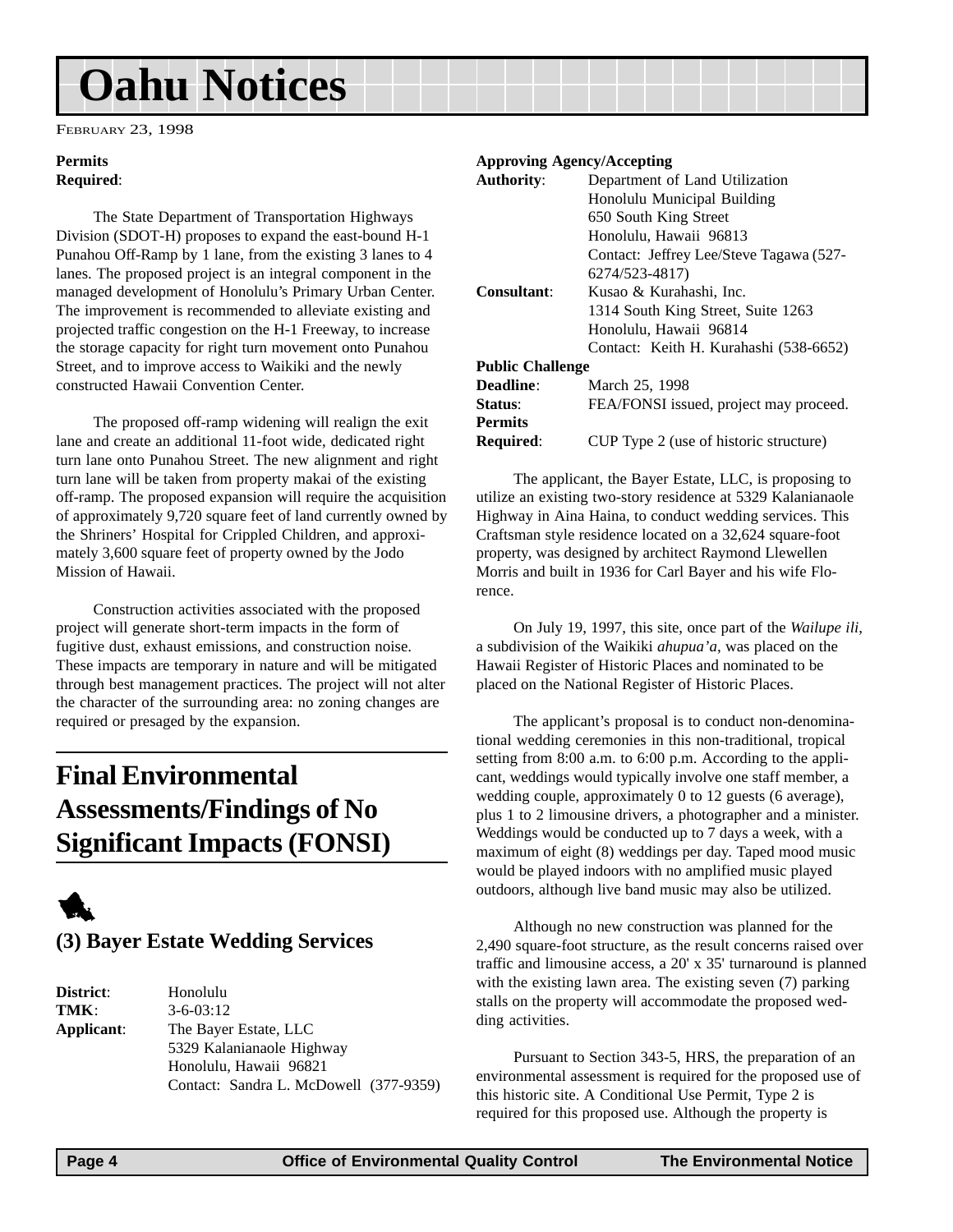<span id="page-4-0"></span>

located within the Special Management Area (SMA), because no construction is being proposed, a SMA Use Permit approval will not be required.

# 1

#### **(4) Manana Exploratory Well**

| District:               | Honolulu                                    |
|-------------------------|---------------------------------------------|
| TMK:                    | 9-7-024:041                                 |
| Applicant:              | City and County of Honolulu                 |
|                         | Board of Water Supply                       |
|                         | 630 South Beretania Street                  |
|                         | Honolulu, Hawaii 96843                      |
|                         | Contact: Barry Usagawa (527-5235)           |
|                         | <b>Approving Agency/Accepting</b>           |
| <b>Authority:</b>       | City and County of Honolulu                 |
|                         | Board of Water Supply                       |
|                         | 630 South Beretania Street                  |
|                         | Honolulu, Hawaii 96843                      |
|                         | Contact: Raymond Sato (527-6180)            |
| <b>Consultant:</b>      | R.M. Towill Corporation                     |
|                         | 420 Waiakamilo Road, Suite 411              |
|                         | Honolulu, Hawaii 96817-4941                 |
|                         | Contact: Brian Takeda (842-1133)            |
| <b>Public Challenge</b> |                                             |
| Deadline:               | March 25, 1998                              |
| Status:                 | FEA/FONSI issued, project may proceed.      |
| <b>Permits</b>          | Well construction, pump installation, water |
| <b>Required:</b>        | use, noise, NPDES, D.P., Public Fac. Map    |
|                         | Amendment application                       |
|                         |                                             |

The City and County of Honolulu Board of Water Supply (BWS) proposes to drill, case, and pump test up to two exploratory water wells located along the northern boundary of the Manana Naval Reservation. The well site is situated on a 10,000 square foot triangular parcel within the Manana Navel Reservation. The reservation is currently owned by the Navy. A memorandum of understanding (MOU) with the City and County of Honolulu will transfer the Manana Reservation lands in fee to City ownership. The proposed wells are anticipated to yield about 1.5 million gallons of potable water per day. The proposed wells will be approximately 270 feet deep, to about 130 feet below mean sea level, and will attempt to extract potable water from the underlying basalt. The upper 200 feet will be cased with 12 inch outer-diameter steel casing. The lower 100 feet will be uncased. The proposed exploratory wells will furnish valuable data that will be added to Oahu's island-wide hydrogeological information base. This data will be valuable in estimating the

quantity and quality of groundwater resources available at this site, and, in combination with data from other wells, ultimately for the entire island.



#### **(5) Moanalua Road 36-Inch Transmission Main**

| District:                         | Ewa                                        |
|-----------------------------------|--------------------------------------------|
| TMK:                              | 9-8-8:11, 12, 13, 16, 17, 18               |
| Applicant:                        | City and County of Honolulu                |
|                                   | Board of Water Supply                      |
|                                   | 630 South Beretania Street                 |
|                                   | Honolulu, Hawaii 96843                     |
|                                   | Contact: Barry Usagawa (527-5235)          |
| <b>Approving Agency/Accepting</b> |                                            |
| <b>Authority:</b>                 | City and County of Honolulu                |
|                                   | Board of Water Supply                      |
|                                   | 630 South Beretania Street                 |
|                                   | Honolulu, Hawaii 96843                     |
|                                   | Contact: Raymond Sato (527-6180)           |
| Consultant:                       | R.M. Towill Corporation                    |
|                                   | 420 Waiakamilo Road, Suite 411             |
|                                   | Honolulu, Hawaii 96817-4941                |
|                                   | Contact: Craig Luke (842-1133)             |
| <b>Public Challenge</b>           |                                            |
| Deadline:                         | March 25, 1998                             |
| Status:                           | FEA/FONSI issued, project may proceed.     |
| <b>Permits</b>                    | Building, Army Corps Sec. 10, NPDES,       |
| Required:                         | Stream Channel alteration permit, Sec. 401 |
|                                   | Water Ouality                              |

The Honolulu Board of Water Supply proposes to install approximately 6,040 linear feet of 36-inch transmission main within the Moanalua Road right-of-way from Punanani Channel to Pali Momi Street. The proposed project will provide additional transmission capacity from Pearl Harbor to Honolulu. The new transmission main will ensure continuity of service during the maintenance and repair of existing transmission mains. Installation procedures will include removal of pavement, trench excavation, bedding and pipe placement, backfilling and compaction, embankment work and pavement restoration. The proposed main will be installed in phases to minimize traffic impacts. There are three stream crossings along the proposed alignment: Punanani Channel, Waimalu Stream amd Kaonohi Stream. Construction work is anticipated to begin in the latter part of 1998, and is estimated to last 720 days. The estimated cost of the project is \$8,000,000.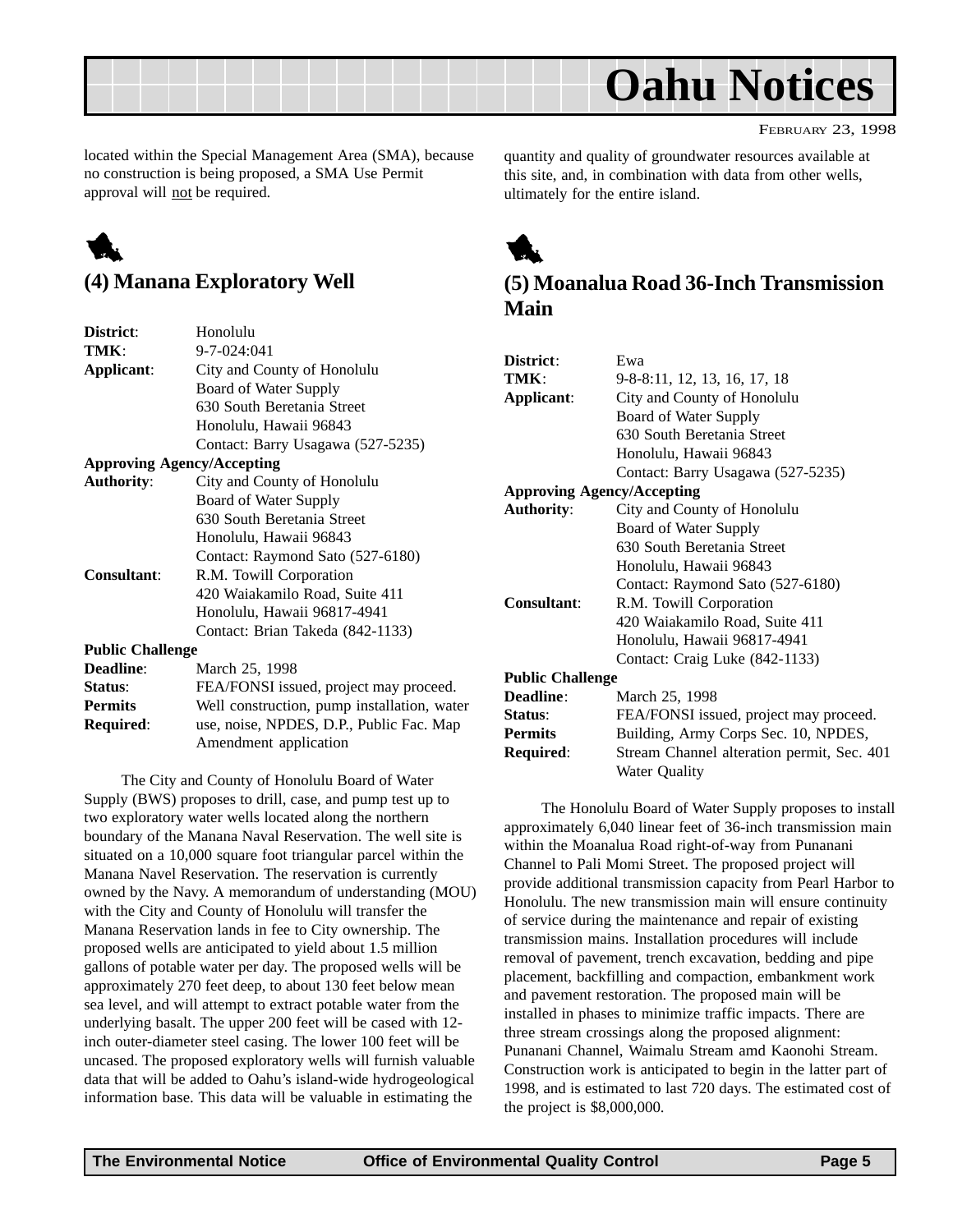# <span id="page-5-0"></span>**Oahu Notices**

FEBRUARY 23, 1998

## **Previously Published Projects Pending Public Comments**

#### **Draft Environmental Assessments**

#### **1** Maunalua Bay Dredging

| Applicant: | Department of Land and Natural Resources |
|------------|------------------------------------------|
|            | Division of Boating and Ocean Recreation |
|            | P.O. Box 621                             |
|            | Honolulu, Hawaii 96809                   |
|            | Contact: Hiram Young (587-1966)          |
|            | <b>Approving Agency/Accepting</b>        |

**Authority**: Same as above. **Public Comment Deadline**: March 10, 1998

#### 1 **Waialae West Well**

| Applicant:                        | City and County of Honolulu       |
|-----------------------------------|-----------------------------------|
|                                   | Board of Water Supply             |
|                                   | 630 South Beretania Street        |
|                                   | Honolulu, Hawaii 96843            |
|                                   | Contact: Barry Usagawa (527-5235) |
| <b>Approving Agency/Accepting</b> |                                   |
| <b>Authority:</b>                 | City and County of Honolulu       |
|                                   | Board of Water Supply             |
|                                   | 630 South Beretania Street        |
|                                   | Honolulu, Hawaii 96843            |
|                                   | Contact: Raymond Sato (527-6180)  |
| <b>Public Comment</b>             |                                   |
| <b>Deadline:</b>                  | March 10, 1998                    |

#### **Environmental Impact Statement Preparation Notices**

#### 1 **Waimanalo Wastewater Facilities Plan**

**Applicant**: City and County of Honolulu Department of Wastewater Management 650 South King Street Honolulu, Hawaii 96813 Contact: Carl Arakaki/Robert Miyasaki (523-4671/527-5159)

#### **Approving Agency/Accepting**

**Authority**: Governor, State of Hawaii c/o Office of Environmental Quality Control 235 South Beretania Street, Suite 702 Honolulu, Hawaii 96813

#### **Public Comment**

**Deadline**: March 10, 1998

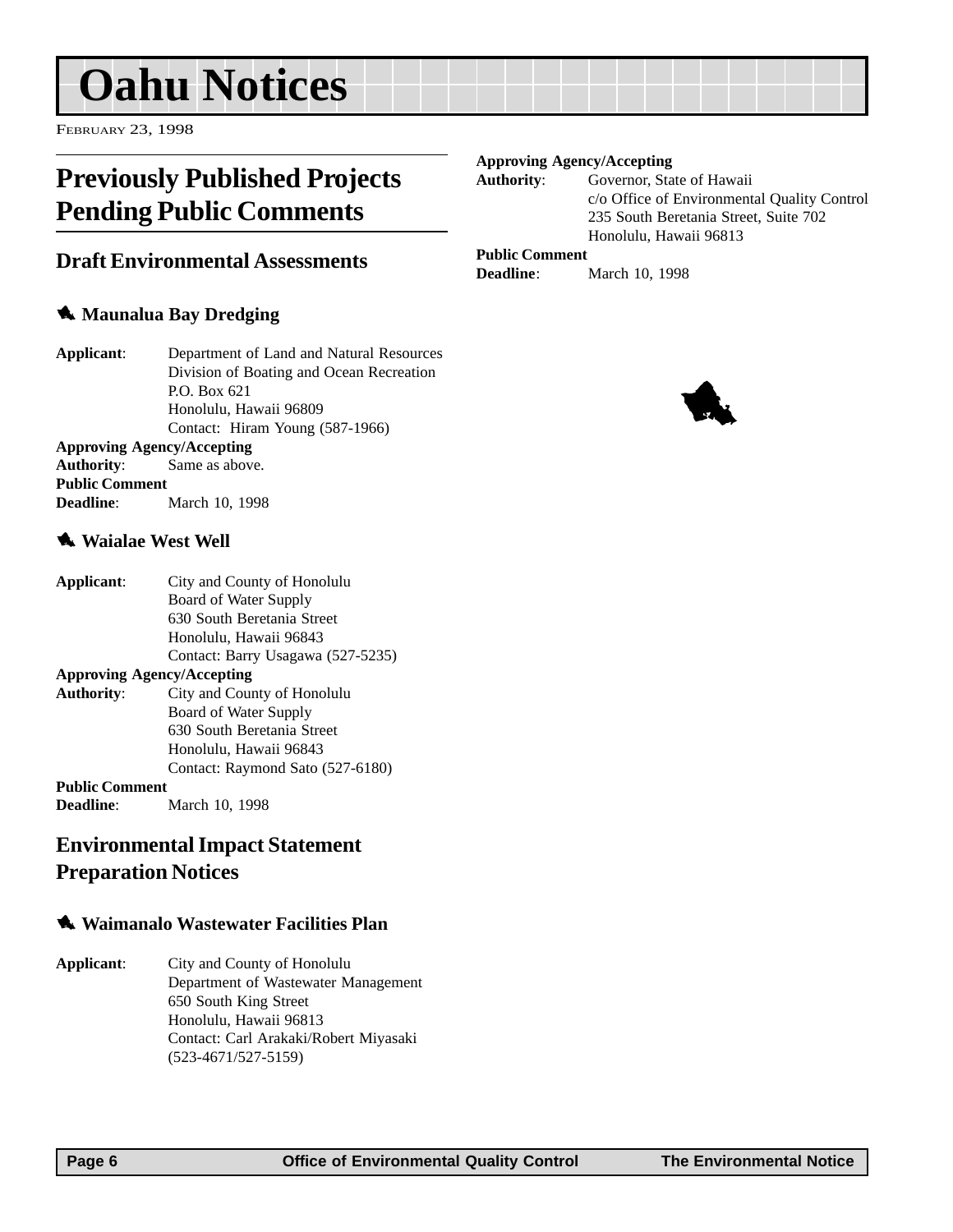FEBRUARY 23, 1998

<span id="page-6-0"></span>

wastewater system are designed to accommodate the projected Increment 1 flows with the capability of expansion to accommodate Increment 2 flows.

The Seibu Makena Master Plan Environmental Impact Statement accepted by the County of Maui Planning Commission in 1975, as part of the Kihei General Plan Amendment, contains information describing and evaluating the impacts of the overall Makena Resort development. Subsequently, it was understood that as specific aspects of the overall resort development project such as the wastewater reclamation facility and system were proposed, each would be described and evaluated through detailed environmental analyses. Thus, an environmental assessment (EA) focusing specifically on the impacts and mitigative measures for the wastewater reclamation system project has been prepared in accordance with Chapter 343, HRS, as amended, and the administrative rules of the Office of Environmental Quality Control. The need for the EA was triggered by the proposed use of a portion of County right-of-way, Makena Alanui Road (Chapter 343-5(a)(1), HRS).

The primary effluent disposal method for the MWRS will be reuse through irrigation of golf courses. The back-up disposal method will be subsurface disposal. The back-up disposal method will only be used when wastewater effluent quantities exceed irrigation requirements, the irrigation system is not in operation, or the wastewater effluent does not meet the reuse criteria.

Wailuku, Hawaii 96793 Contact: Ann Cua (243-7735)

420 Waiakamilo Road, #411 Honolulu, Hawaii 96817

**Status**: DEA First Notice pending public comment.

The proposed Makena Wastewater Reclamation System

Makena Resort Corp. proposes to develop a wastewater

(MWRS) is located in the Makena Resort on the southwest coast of the island of Maui. Makena Resort is accessible from the Wailuku-Kahului area via Piilani Highway and Makena

reclamation system to meet the wastewater infrastructure demands of the planned development of Makena Resort. Development of the Makena Resort is being conducted in two major increments. The proposed wastewater reclamation system includes a gravity collection system, three wastewater pump stations and force mains, a water reclamation facility, and an effluent disposal system. The components of the

**Required**: NPDES, SMA, gradingthemn

Contact: Colette Sakoda (842-1133)

Address comments to the applicant with copies to the approving agency or accepting authority, the consultant and OEQC.

**Consultant**: R.M. Towill Corp.

**Deadline**: March 25, 1998

**Public Comment**

**Permits**

Alanui Road.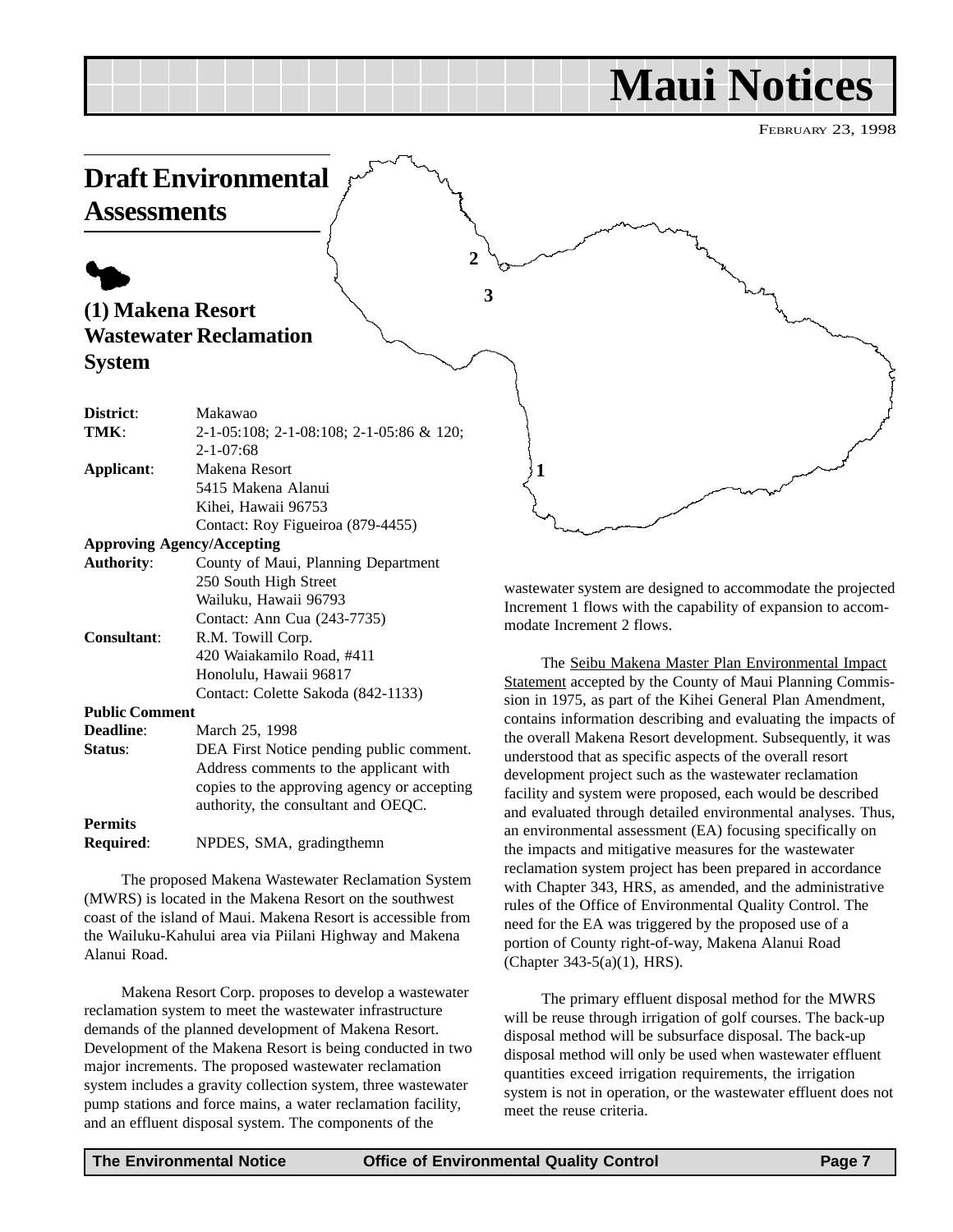<span id="page-7-0"></span>FEBRUARY 23, 1998

The Makena area is predominantly served by cesspools, and although the systems have been operating adequately, it is apparent that a wastewater treatment facility would greatly reduce any potential environmental and public health risks. Presently, there are no publicly owned treatment works in operation in the area. The Maui Prince Hotel, located on the grounds of the Makena Resort, is served by a privately owned individual wastewater system. The existing Makena wastewater treatment system does not have the capacity to connect other public facilities.

The Maui Prince Hotel wastewater treatment facility is an activated sludge plant with chlorine disinfection. The treatment plant is located on the southern, makai end of the hotel. Effluent from the treatment plant is discharged into a lined reservoir adjacent to the site. The reclaimed water is then pumped up to larger reservoir within the golf course irrigation system, mixed with nonpotable groundwater from nearby wells, and used to irrigate portions of the North and South courses.

The Maui Prince Hotel wastewater treatment facility has a design average flow capacity of 123,000 gallons per day (gpd). Flow data from summer 1996 to winter 1997 shows that the facility currently treats an average flow of 76,500 gpd, with over 90 percent occupancy at the hotel. Although there is available capacity at the existing facility (about 47,000 gpd), it is not enough to accommodate the proposed development within the Makena Resort. An expanded or new, larger capacity treatment facility is required.



#### **(2) Maui Community College Building "N" and Related Improvements**

| District:         | Kahului                              |
|-------------------|--------------------------------------|
| TMK:              | $3-8-7$ : por. 40                    |
| Applicant:        | Department of Accounting and General |
|                   | Services                             |
|                   | 1151 Punchbowl Street                |
|                   | Honolulu, Hawaii 96813               |
|                   | Contact: Eric Nishimoto (586-0468)   |
|                   | <b>Approving Agency/Accepting</b>    |
| <b>Authority:</b> | Department of Accounting and General |
|                   | <b>Services</b>                      |
|                   | 1151 Punchbowl Street                |
|                   | Honolulu, Hawaii 96813               |
|                   | Contact: Eric Nishimoto (586-0468)   |

| Consultant:           | Munekiyo, Arakawa & Hiraga, Inc.<br>305 High Street, Suite 104 |
|-----------------------|----------------------------------------------------------------|
|                       | Wailuku, Hawaii 96793                                          |
|                       | Contact: Milton Arakawa (244-2015)                             |
| <b>Public Comment</b> |                                                                |
| Deadline:             | March 25, 1998                                                 |
| Status:               | DEA First Notice pending public comment.                       |
|                       | Address comments to the applicant with                         |
|                       | copies to the consultant and OEQC.                             |
| <b>Permits</b>        |                                                                |
| <b>Required:</b>      | SMA, grading, building                                         |

The applicant for the project, the State of Hawaii, Department of Accounting and General Services, proposes to construct a new Building "N", site work for a future Building "P", and accessory parking improvements on the campus of Maui Community College (MCC) at Kahului, Maui, Hawaii. The site for Buildings "N" and "P" is located within the main parking lot in the central portion of the MCC campus.

Building "N" is intended to house distance education and information technology functions. The new structure allows MCC the opportunity to greatly expand its course offerings through technological connections throughout the University of Hawaii system and the County of Maui. The footprint of the structure is approximately 180 feet by 120 feet. Building height is not expected to exceed 72 feet.

Site preparation for a future Building "P" is also included within the scope of this project. This involves removal of the existing asphalt parking lot, placement of fill and grassing of the site.

A total of 212 existing parking stalls are proposed to be displaced by Building "N" and the site work for Building "P". A 285 stall addition to the west of the main parking lot is proposed. A new driveway connection is proposed from the main parking lot to the new Papa Avenue extension. The driveway connection is proposed to be located across the Maui Arts and Cultural Center service driveway. The Papa extension from Kaahumanu Avenue to Kahului Beach Road is being implemented as part of the Keopuolani Park Project, currently under construction. An entry feature/gate is also proposed at the MCC driveway connection.

Assuming all applicable approvals are obtained, construction is anticipated to begin in September 1998 with completion in November 1999. Construction cost is estimated to be \$13.4 million.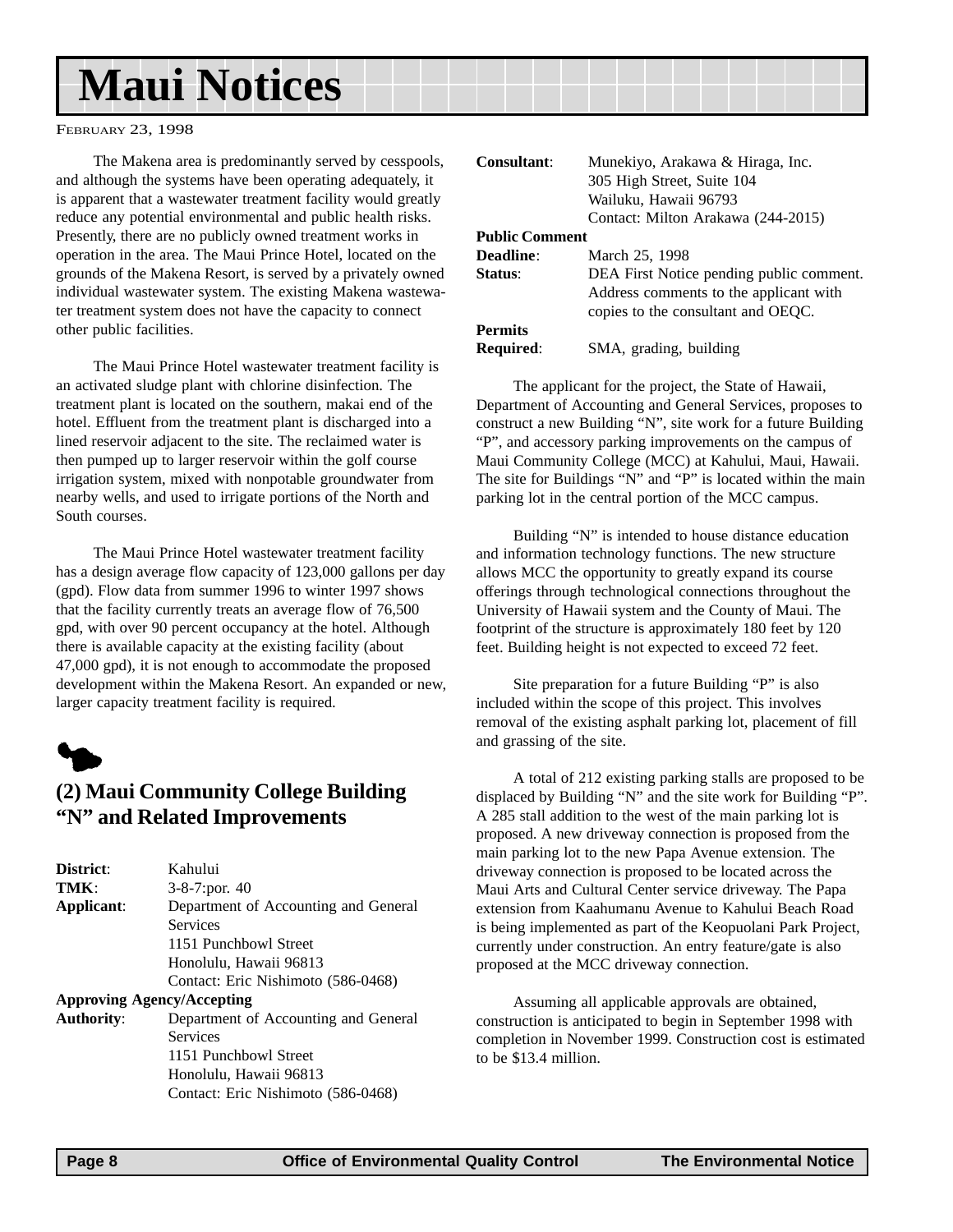FEBRUARY 23, 1998

## <span id="page-8-0"></span>**Final Environmental Assessments/Findings of No Significant Impacts (FONSI)**



#### **(3) Kuihelani Highway Widening**

| District:               | Wailuku                                   |
|-------------------------|-------------------------------------------|
| TMK:                    | 3-8-05 and 3-8-06                         |
| Applicant:              | Department of Transportation, Highways    |
|                         | Division                                  |
|                         | 600 Kapiolani Boulevard, Room 304         |
|                         | Honolulu, Hawaii 96813                    |
|                         | Contact: Kenneth Au (587-1843)            |
|                         | <b>Approving Agency/Accepting</b>         |
| <b>Authority:</b>       | Department of Transportation, Highways    |
|                         | Division                                  |
|                         | 600 Kapiolani Boulevard, Room 304         |
|                         | Honolulu, Hawaii 96813                    |
|                         | Contact: Kenneth Au (587-1843)            |
| <b>Consultant:</b>      | M & E Pacific, Inc.                       |
|                         | 1001 Bishop Street                        |
|                         | Pauahi Tower, Suite 500                   |
|                         | Honolulu, Hawaii 96813                    |
|                         | Contact: Dail Rhee (521-3051)             |
| <b>Public Challenge</b> |                                           |
| Deadline:               | March 25, 1998                            |
| Status:                 | FEA/FONSI issued, project may proceed.    |
| <b>Permits</b>          | State Water Quality Certification;        |
| required:               | In-Stream Channel Alterations and Diver-  |
|                         | sion Work Permit; Land Use Codes Permits; |
|                         | Department of Army Permit                 |

The proposed action is to widen Kuihelani Highway from its existing two lanes to a four-lane divided highway from Honoapiilani Highway to Puunene Avenue, a distance of approximately 5.2 miles. Kuihelani Highway was originally planned and designed in 1969 as a four-lane highway - the proposed widening is the final phase of this planned improvement. Two new lanes will be constructed within the existing right-of-way to create two southbound lanes. The existing two lanes will become the two northbound lanes of the highway. Existing stream crossings will be widened or duplicated. Temporary traffic inconveniences will occur as a result of construction activities. Upon completion, traffic safety and operation will improve significantly.

The objective of the widening is to meet current and future traffic demand of the Wailuku region of the Island of Maui. The Kuihelani Highway is a main State highway linking the Kahului Airport area to Honoapiilani Highway which leads to the tourist destinations at Lahaina and Kaanapali. The rapid growth of the resort area along Lahaina District has resulted in a significant increase of vehicular traffic using the existing highway. Planned residential, commercial, and resort developments will further add to the existing highway traffic volume.

## **Previously Published Projects Pending Public Comments**

#### **Draft Environmental Assessments**

#### 3 **Keanae Baseyard Renovations (Supplemental)**

| Applicant:                        | Department of Accounting and General |
|-----------------------------------|--------------------------------------|
|                                   | <b>Services</b>                      |
|                                   | P.O. Box 119                         |
|                                   | Honolulu, Hawaii 96810               |
|                                   | Contact: Eric Nishimoto (586-0468)   |
| <b>Approving Agency/Accepting</b> |                                      |
|                                   | <b>Authority:</b> Same as above.     |
| <b>Public Comment</b>             |                                      |
| <b>Deadline:</b>                  | March 10, 1998                       |
|                                   |                                      |

#### 3 **Waiehu Kou Phase 2 Native Hawaiian Housing**

| Applicant:                        | Department of Hawaiian Home Lands |  |  |
|-----------------------------------|-----------------------------------|--|--|
|                                   | P.O. Box 1879                     |  |  |
|                                   | Honolulu, Hawaii 96805            |  |  |
|                                   | Contact: Darrell Ing (586-3844)   |  |  |
| <b>Approving Agency/Accepting</b> |                                   |  |  |
| <b>Authority:</b> Same as above.  |                                   |  |  |
| <b>Public Comment</b>             |                                   |  |  |
| <b>Deadline:</b>                  | March 10, 1998                    |  |  |
|                                   |                                   |  |  |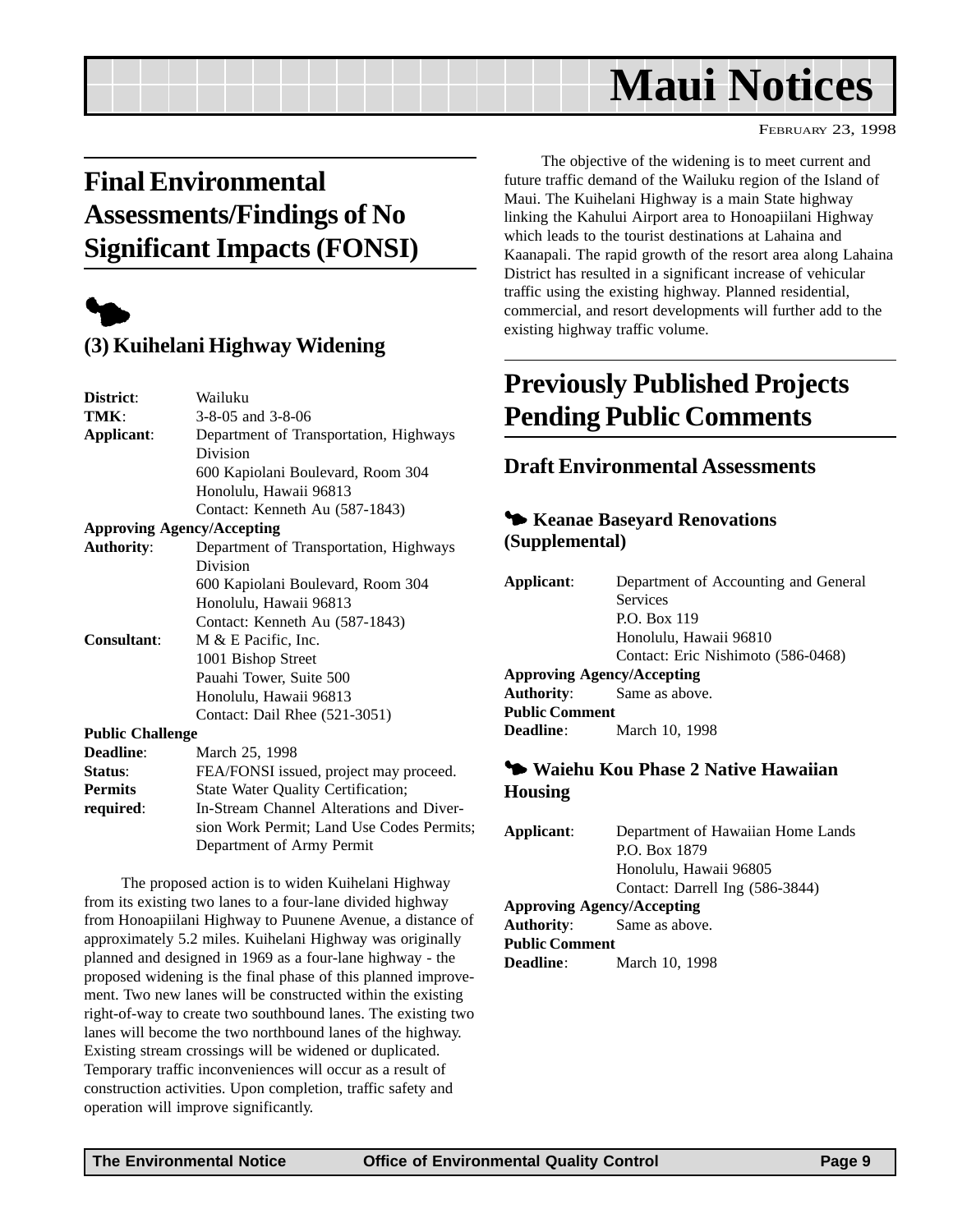<span id="page-9-0"></span>FEBRUARY 23, 1998

#### **Final Environmental Impact Statements**

#### 1 **Kahului Airport Improvements**

| Applicant:                        | Department of Transportation                |  |  |  |
|-----------------------------------|---------------------------------------------|--|--|--|
|                                   | <b>Airports Division</b>                    |  |  |  |
|                                   | Honolulu International Airport              |  |  |  |
|                                   | 400 Rodgers Boulevard, Suite 700            |  |  |  |
|                                   | Honolulu, Hawaii 96819-1880                 |  |  |  |
|                                   | Contact: Jerry Matsuda (838-8600)           |  |  |  |
| <b>Approving Agency/Accepting</b> |                                             |  |  |  |
| <b>Authority:</b>                 | Governor, State of Hawaii                   |  |  |  |
|                                   | c/o Office of Environmental Quality Control |  |  |  |
|                                   | 235 South Beretania Street, Suite 702       |  |  |  |
|                                   | Honolulu, Hawaii 96813                      |  |  |  |
|                                   | and                                         |  |  |  |
|                                   | Federal Aviation Administration (FAA)       |  |  |  |
|                                   | 800 Independence Avenue, SW                 |  |  |  |
|                                   | Washington, D.C. 20591                      |  |  |  |
|                                   | Contact: FAA Assistant Administrator        |  |  |  |
|                                   | $(202 - 267 - 8938)$                        |  |  |  |
| Status:                           | FEIS currently being reviewed by the Office |  |  |  |
|                                   | of Environmental Quality Control.           |  |  |  |
|                                   |                                             |  |  |  |

#### **ARMY'S "ECOSYSTEM MANAGEMENT PROGRAM BULLETIN" NOW AVAILABLE ON THE INTERNET**.

The U.S. Army Garrison, Hawaii has a new web page for their Ecosystem Management Program Bulletin as well as other information about their conservation program (hhtp://angelfire.com/hi/ ecosystem). If you have access to the internet and no longer need to receive the Bulletin in the U.S. mail, please e-mail Alvin Char at chara@schofieldemh1.army.mil or call 656-2878 ext. 1062 or send a FAX to 656-1039. Anybody can launch a web page. The trick is getting people to visit the site. So please help advertise this web page by sharing the address with your friends and colleagues.

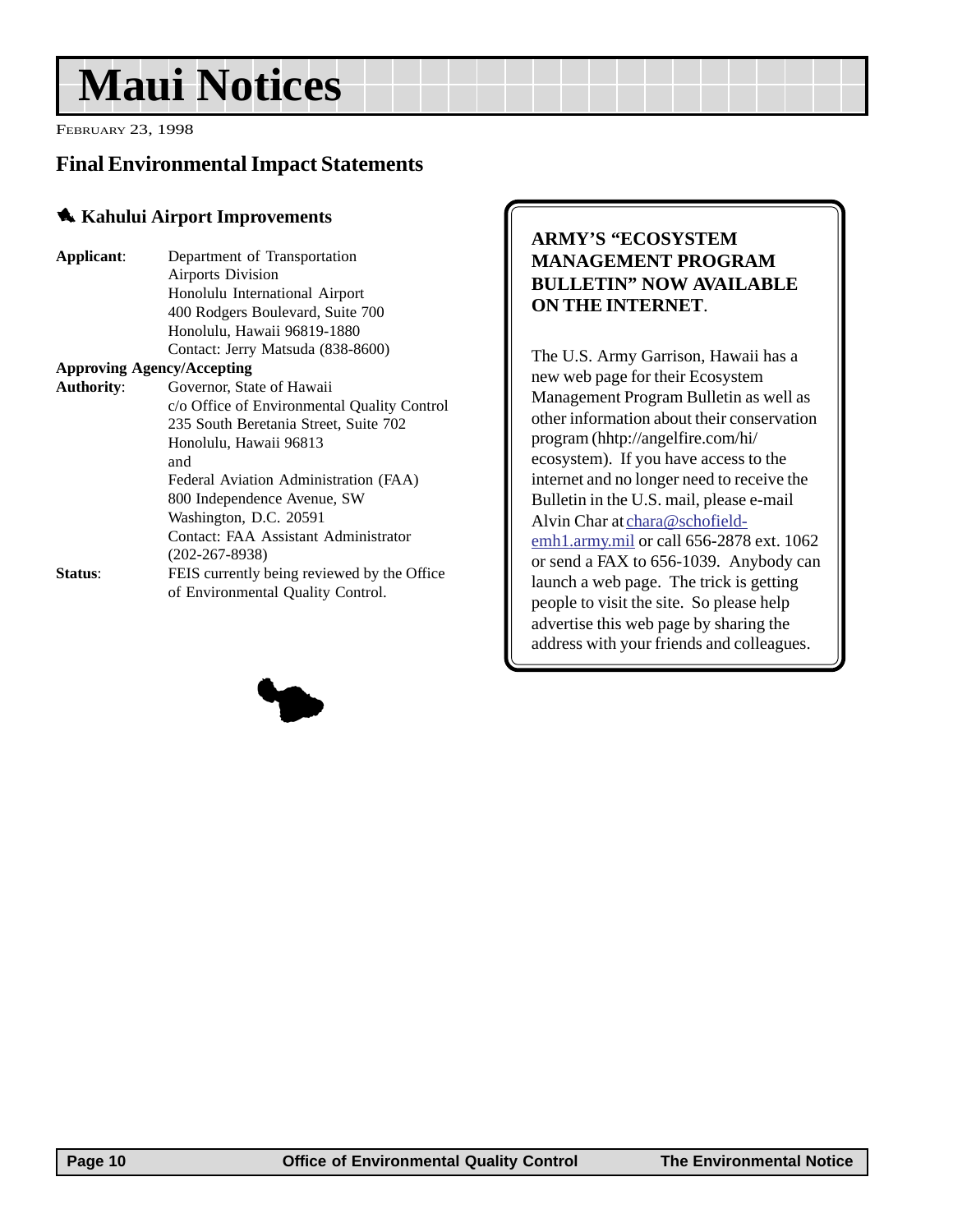# **Hawaii Notices**

FEBRUARY 23, 1998

## <span id="page-10-0"></span>**Draft Environmental Assessements**

## $\blacktriangleright$ **(1) Keahole Reservoir**

| District:             | Kona                                     |  |  |
|-----------------------|------------------------------------------|--|--|
| TMK:                  | $7 - 3 - 10:33$                          |  |  |
| Applicant:            | Department of Land and Natural Resources |  |  |
|                       | 1151 Punchbowl Street                    |  |  |
|                       | Honolulu, Hawaii 96813                   |  |  |
|                       | Contact: Hiram Young (587-0260)          |  |  |
|                       | <b>Approving Agency/Accepting</b>        |  |  |
| <b>Authority:</b>     | Department of Land and Natural Resources |  |  |
|                       | 1151 Punchbowl Street                    |  |  |
|                       | Honolulu, Hawaii 96813                   |  |  |
|                       | Contact: Hiram Young (587-0260)          |  |  |
| <b>Consultant:</b>    | Kukulu Corporation                       |  |  |
|                       | 420 Waiakamilo Road, Suite 411           |  |  |
|                       | Honolulu, Hawaii 96817                   |  |  |
|                       | Contact: Ed Iida (945-7832)              |  |  |
| <b>Public Comment</b> |                                          |  |  |
| Deadline:             | March 25, 1998                           |  |  |
| Status:               | DEA First Notice pending public comment. |  |  |
|                       | Address comments to the applicant with   |  |  |
|                       | copies to the consultant and OEQC.       |  |  |
| <b>Permits</b>        |                                          |  |  |

**Required**: NPDES, grading, building

The proposed action involves the construction of a 1.0 million gallon water reservoir and related infrastructure and repair of the existing 0.5 million gallon water reservoir. The new 1.0 million reservoir will be located mauka of an existing 0.5 million gallon water reservoir to provide adequate fire protection for the Keahole International Airport and the Natural Energy Laboratory of Hawaii. The existing 0.5 million gallon water reservoir is located approximately 1,800 feet mauka of Queen Kaahumanu Highway and is owned by the Department of Water Supply, County of Hawaii. The work includes construction of a 1.0 million gallon reinforced concrete water reservoir, with asphaltic concrete perimeter and connecting road, grading, fencing of the reservoir property, piping to connect existing piping to the new reservoir, and repair of the existing reservoir. Repair of the existing reservoir includes cleaning and painting of the existing hardware, replacement of water level gauge and waterproofing of the roof.

# **2**

## $\blacktriangleright$ **(2) Waimea Exploratory Well**

| District:                         | South Kohala                             |  |  |
|-----------------------------------|------------------------------------------|--|--|
| TMK:                              | $6 - 5 - 01:03$                          |  |  |
| Applicant:                        | Department of Land and Natural Resources |  |  |
|                                   | <b>Land Division</b>                     |  |  |
|                                   | 1151 Punchbowl Street, Room 221          |  |  |
|                                   | Honolulu, Hawaii 96813                   |  |  |
|                                   | Contact: Hiram Young (587-0260)          |  |  |
| <b>Approving Agency/Accepting</b> |                                          |  |  |
| <b>Authority:</b>                 | Department of Land and Natural Resources |  |  |
|                                   | <b>Land Division</b>                     |  |  |
|                                   | 1151 Punchbowl Street, Room 221          |  |  |
|                                   | Honolulu, Hawaii 96813                   |  |  |
|                                   | Contact: Hiram Young (587-0260)          |  |  |
| <b>Public Comment</b>             |                                          |  |  |
| <b>Deadline:</b>                  | March 25, 1998                           |  |  |
| Status:                           | DEA First Notice pending public comment. |  |  |
|                                   | Address comments to the applicant with   |  |  |
|                                   | copies to OEQC.                          |  |  |
| <b>Permits</b>                    | Conservation District, CWRM, well        |  |  |
| <b>Required:</b>                  | permits                                  |  |  |

**1**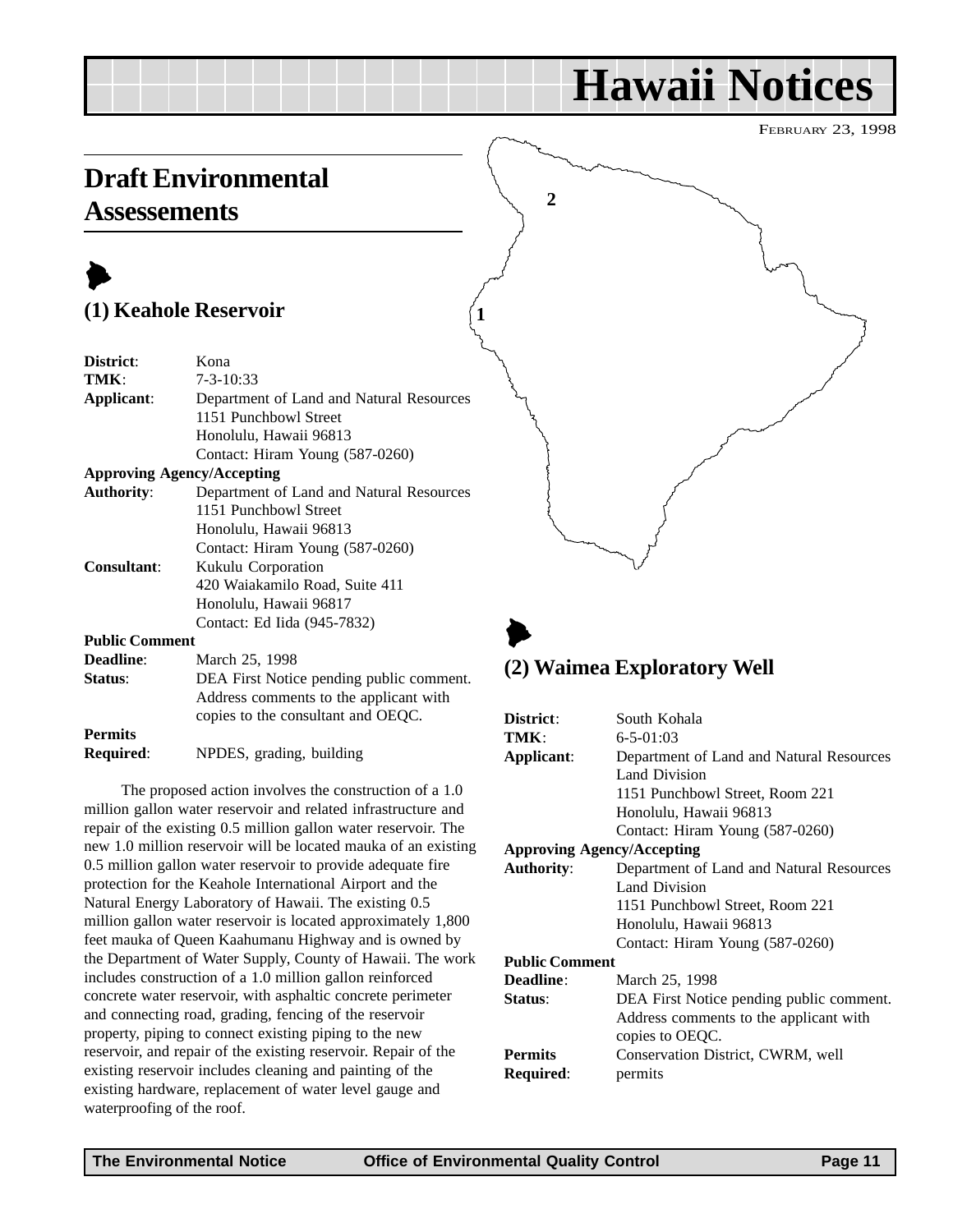# <span id="page-11-0"></span>**Hawaii Notices**

FEBRUARY 23, 1998

The Engineering Branch, Land Division of the Department of Land and Natural Resources, State of Hawaii, desires to drill, case, and test a 16-inch diameter exploratory well approximately 2000 feet deep in the Kohala mountains. The proposed well site is located on a parcel of land owned by the County of Hawaii's Department of Water Supply's Waimea Water Reservation.

The anticipated environmental impacts will be primarily short term associated with construction activities. Use of construction equipment will create noise, dust and exhaust emissions. Noise, dust and air pollution control provisions will be included in the contract specifications.

After the well has been drilled to the specified depth and cased, a temporary pump will be installed in the well to test the groundwater yield and water quality. The rate of discharge will be controlled by an appropriate valve and measured with an appropriate water meter. The water pumped from the well will be discharged into an existing drainage way or into a drain sump. Impacts of the testing of the well will be temporary and will cause no undue stress on the basal aquifer.

The estimated cost of the project is \$1,200,000.00 and anticipated to take 270 days to complete.

The purpose of the project is to tap into the deeper of the two aquifers present in the Waimea Plain area. Should this well exploration prove successful, it wil be developed to provide a safe reliable water source to meet the needs for drinking, sanitation and fire protection.

## **Previously Published Projects Pending Public Comments**

#### **Draft Environmental Assessments**

#### 6 **Department of Water Supply District Office**

**Applicant**: County of Hawaii Department of Water Supply 25 Aupuni Street Hilo, Hawaii 96720 Contact: Kenneth Ikemori (961-3723) **Approving Agency/Accepting Authority**: Same as above. **Public Comment Deadline**: March 10, 1998

#### 6 **Hamakua Forest Stewardship Project**

| Applicant:            | H & G Koa Enterprises                    |  |
|-----------------------|------------------------------------------|--|
|                       | P.O. Box 182                             |  |
|                       | Pahoa, Hawaii 96778                      |  |
|                       | Contact: Gwendolyn Hill (966-4968)       |  |
|                       | <b>Approving Agency/Accepting</b>        |  |
| <b>Authority:</b>     | Department of Land and Natural Resources |  |
|                       | Division of Forestry and Wildlife        |  |
|                       | 1151 Punchbowl Street, Room 325          |  |
|                       | Honolulu, Hawaii 96813                   |  |
|                       | Contact: Nelson Ayers (587-4175)         |  |
| <b>Public Comment</b> |                                          |  |
| <b>Deadline:</b>      | March 10, 1998                           |  |

#### 6 **Puna Beachfront Park Replacement**

| Applicant:<br>County of Hawaii    |                                    |  |  |  |
|-----------------------------------|------------------------------------|--|--|--|
|                                   | Department of Parks and Recreation |  |  |  |
|                                   | 25 Aupuni Street                   |  |  |  |
|                                   | Hilo, Hawaii 96720                 |  |  |  |
|                                   | Contact: George Yoshida (961-8311) |  |  |  |
| <b>Approving Agency/Accepting</b> |                                    |  |  |  |
| <b>Authority:</b> Same as above.  |                                    |  |  |  |
| <b>Public Comment</b>             |                                    |  |  |  |
| <b>Deadline:</b>                  | March 10, 1998                     |  |  |  |

#### **Final Environmental Impact Statements**

#### 6 **Waimea-Paauilo Watershed**

| Applicant:                        | Department of Agriculture                   |  |
|-----------------------------------|---------------------------------------------|--|
|                                   | P.O. Box 22159                              |  |
|                                   | Honolulu, Hawaii 96823-2159                 |  |
|                                   | Contact: Paul Matsuo (973-9473)             |  |
| <b>Approving Agency/Accepting</b> |                                             |  |
| <b>Authority:</b>                 | Governor, State of Hawaii                   |  |
|                                   | c/o Office of Environmental Quality Control |  |
|                                   | 235 South Beretania Street, Suite 702       |  |
|                                   | Honolulu, Hawaii 96813                      |  |
| Status <sup>.</sup>               | FEIS currently being reviewed by the Office |  |
|                                   | of Environmental Quality Control.           |  |
|                                   |                                             |  |

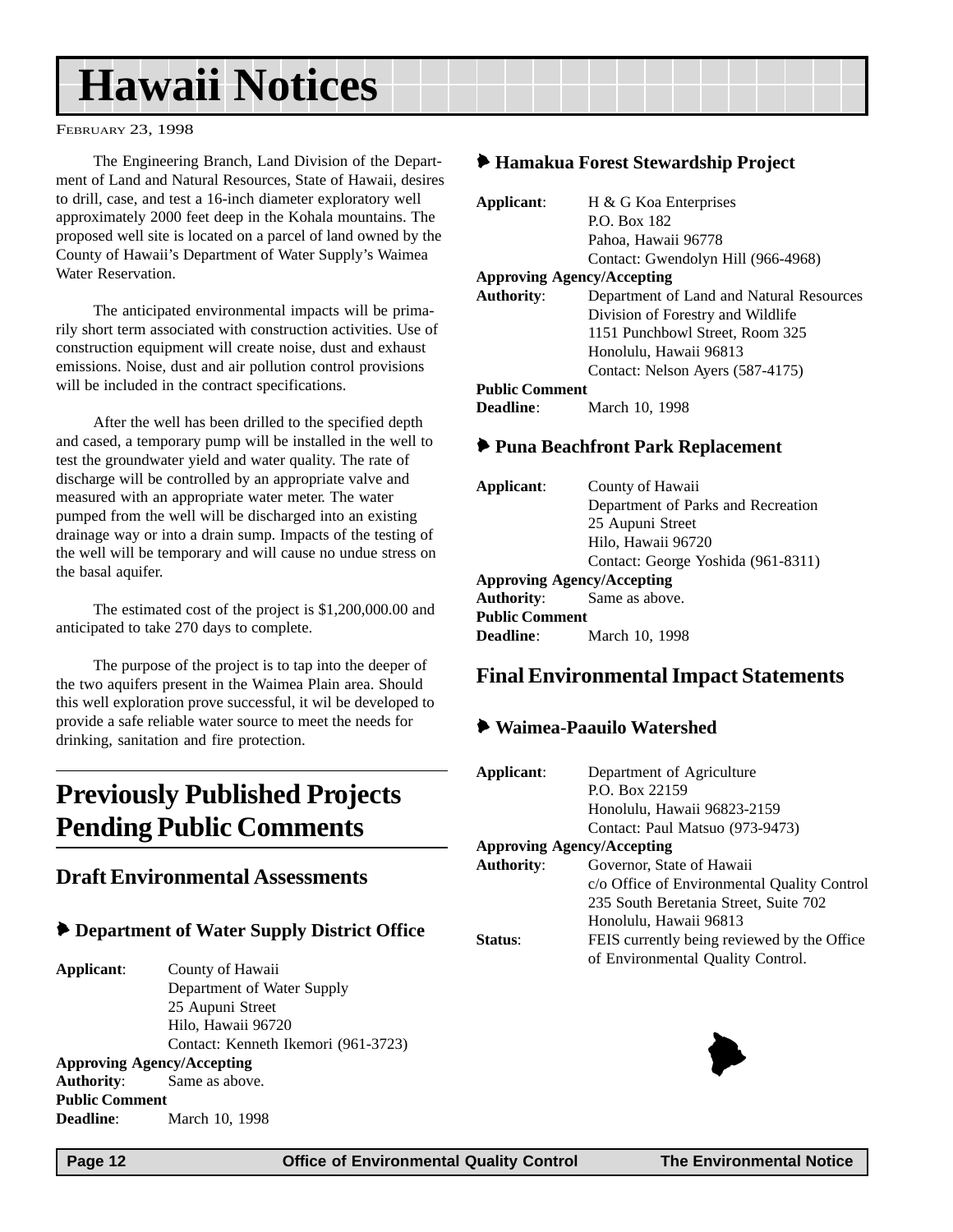# **Kauai Notices**

FEBRUARY 23, 1998

## <span id="page-12-0"></span>**Draft Environmental Assessments**

## $\bullet$ **(1) Kauai Intermediate School**

| District:             | Lihue                                    |
|-----------------------|------------------------------------------|
| TMK:                  | Lot 1 of Subdivision S-97-34             |
| Applicant:            | Department of Accounting and             |
|                       | <b>General Services</b>                  |
|                       | 1151 Punchbowl Street, Room 430          |
|                       | Honolulu, Hawaii 96813                   |
|                       | Contact: Ralph Morita (586-0486)         |
|                       | <b>Approving Agency/Accepting</b>        |
| <b>Authority:</b>     | Department of Accounting and General     |
|                       | Services                                 |
|                       | 1151 Punchbowl Street, Room 430          |
|                       | Honolulu, Hawaii 96813                   |
|                       | Contact: Ralph Morita (586-0486)         |
| <b>Consultant:</b>    | Stanley Yim & Associates, Inc.           |
|                       | 1001 Bishop Street, Suite 410            |
|                       | Honolulu, Hawaii 96813                   |
|                       | Contact: Jason Yim (533-1885)            |
| <b>Public Comment</b> |                                          |
| Deadline:             | March 25, 1998                           |
| Status:               | DEA First Notice pending public comment. |
|                       | Address comments to the applicant with   |
|                       | copies to the consultant and OEQC.       |
| <b>Permits</b>        |                                          |
| Required:             | Building, land use, grading              |

The State Department of Education is planning to develop a new intermediate school in Puhi, Kauai. The new school will accommodate Grades 6 to 8 on a site comprised of 14.276 acres located approximately 300 feet south of Kaumualii Highway and roughly 900 feet west of Kukui Grove Village West. The site is a corner parcel northwest of the proposed intersection of Nuhou Street and Kaneka Street. It is next to a 7.000 acre park site that could be available for the new school use under a joint use agreement between the State (DOE) and the County.

Currently, Grove Farm Company, Incorporated owns the land on which the new school will be built. They will dedicate 10.000 of the 14.276 acres and sell the remaining 4.276 acres to the State.

**3** 2 **1** 

The school's service area will be same as the existing Kauai High & Intermediate School. It is anticipated that Kalaheo, Koloa, Wilcox, and King Kaumualii Elementary Schools will be feeding students to the new Kauai Intermediate School.

The new school will have about 59 permanent classrooms; portable classrooms as needed; a library and an administration building; physical education locker/shower buildings; play fields and paved courts, a cafeteria, and paved parking lots. The school will be designed to comply with the Americans with Disabilities Act.

Construction of the new school is anticipated to be completed in no more than two increments. If funding is available, then the school could be constructed in one increment. Based on 2 increments, the first increment would be for the 6<sup>th</sup> grade students. The scheduled completion for the first increment is September 2000. Increment 2 will be for the  $7<sup>th</sup>$  and  $8<sup>th</sup>$  grade students and its scheduled completion is September 2001. The school's design enrollment is 1,300 students and its peak enrollment is 1,430 students.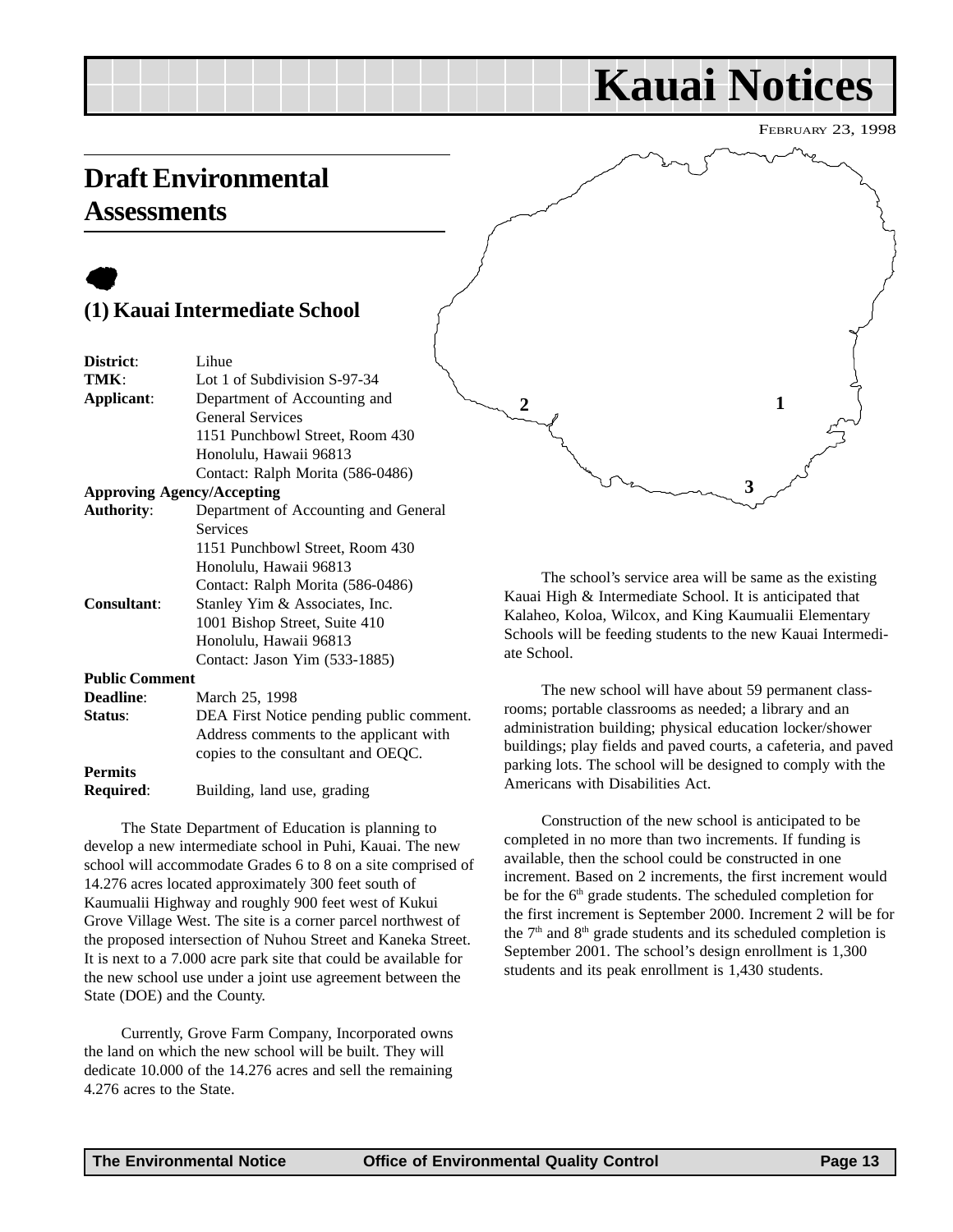# <span id="page-13-0"></span>**Kauai Notices**

FEBRUARY 23, 1998

# $\bullet$

#### **(2) Kekaha to Waimea Booster Pump Station**

| District:             | Waimea                                   |
|-----------------------|------------------------------------------|
| TMK:                  | $1 - 2 - 06:41$                          |
| Applicant:            | County of Kauai                          |
|                       | Department of Water                      |
|                       | P.O. Box 1706                            |
|                       | Lihue, Hawaii 96766                      |
|                       | Contact: Ernest Lau (245-5408)           |
|                       | <b>Approving Agency/Accepting</b>        |
| <b>Authority:</b>     | County of Kauai                          |
|                       | Department of Water                      |
|                       | P.O. Box 1706                            |
|                       | Lihue, Hawaii 96766                      |
|                       | Contact: Ernest Lau (245-5408)           |
| <b>Public Comment</b> |                                          |
| <b>Deadline:</b>      | March 25, 1998                           |
| Status:               | DEA First Notice pending public comment. |
|                       | Address comments to the applicant with   |
|                       | copies to OEQC.                          |
| <b>Permits</b>        |                                          |
| <b>Required:</b>      | SMA permit                               |
|                       |                                          |

The proposed project is identified by the Department of Water as, "Job No. 95-3, Kekaha to Waimea Booster Pump Station." The purpose of the proposed project is to provide the capacity to pump potable water from the Kekaha Water System to the Waimea Water System. The Department proposes to construct, operate and maintain a potable water booster pump station on a 50 ft. by 50 ft. portion of the property. A portion of the project is located within the Kaumualii Highway right-of-way.

The proposed pump station consists of above and below ground piping, two pumping units, an above ground electrical enclosure, valves, fittings and other appurtenant equipment. The pump station area will be fenced to provide security. Landscaping will be used to minimize the visual impact of the project. Access to the project will be from Kaumualii Highway by way of an existing driveway.

The proposed pump station site is located on the makai side of Kaumualii Highway between the towns of Kekaha and Waimea. The site is near the place locally referred to as the "Old Waimea Dairy." The property is owned by the Kikiaola Land Company, Ltd. The DOW has obtained a Right-of-Entry agreement from the Kikiaola Land Co. to construct, operate, and maintain a booster pump station at the subject site. A

Grant of Easement for the subject project will be made after the project is complete.

## **Final Environmental Assessments/Findings of No Significant Impacts (FONSI)**

# $\bullet$

#### **(3) Koloa-Poipu 1.5 Million Gallon Reservoir**

| District:               | Koloa                                  |
|-------------------------|----------------------------------------|
| TMK:                    | $2 - 9 - 01$                           |
| Applicant:              | County of Kauai                        |
|                         | Department of Water                    |
|                         | 4398 Pua Loke Street                   |
|                         | Lihue, Hawaii 96766                    |
|                         | Contact: Ernest Lau (245-5408)         |
|                         | <b>Approving Agency/Accepting</b>      |
| <b>Authority:</b>       | County of Kauai                        |
|                         | Department of Water                    |
|                         | 4398 Pua Loke Street                   |
|                         | Lihue, Hawaii 96766                    |
|                         | Contact: Ernest Lau (245-5408)         |
| <b>Consultant:</b>      | GMP Associates, Inc.                   |
|                         | 841 Bishop Street, Suite 1501          |
|                         | Honolulu, Hawaii 96813                 |
|                         | Contact: Tom Camarillo (521-4711)      |
| <b>Public Challenge</b> |                                        |
| <b>Deadline:</b>        | March 25, 1998                         |
| Status:                 | FEA/FONSI issued, project may proceed. |
| <b>Permits</b>          |                                        |
| Required:               | NPDES, building permits                |
|                         |                                        |

The Department of Water, County of Kauai, is proposing to construct a second 1.5 million gallon reservoir adjacent to its existing 1.5 million gallon reservoir on the Puuhi cinder cone in Poipu, Kauai, Hawaii.

The construction of the existing 1.5 million gallon reservoir by the State included an Environmental Impact Statement, Pump, Controls, Pipeline and Storage Tank, Koloa-Poipu, Kauai," which was prepared for the State of Hawaii, Department of Land and Natural Resources, Division of Water and Land Development, by Sam O. Hirota, Inc., in August, 1978.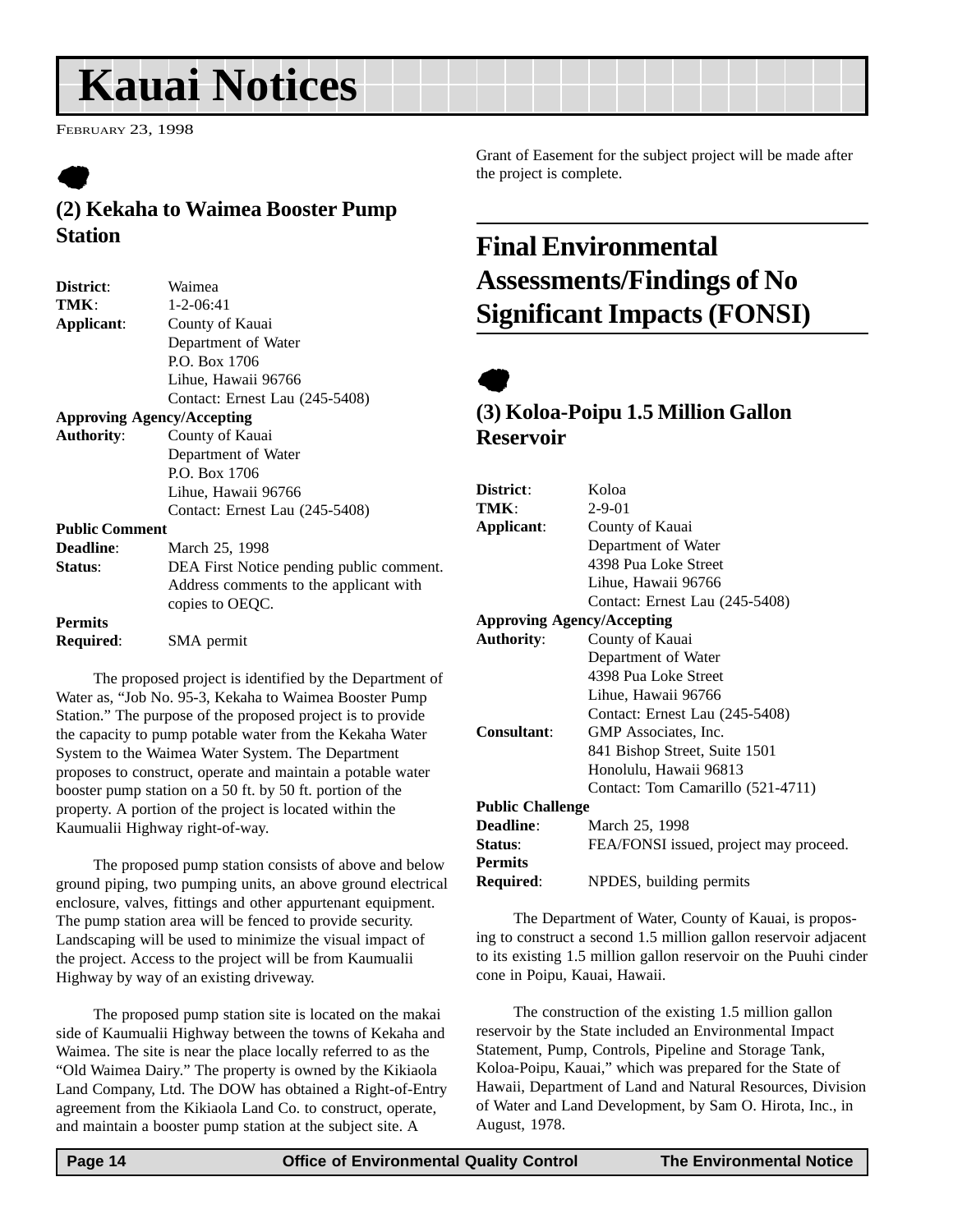

FEBRUARY 23, 1998

In the above mentioned EIS, it included a discussion on the probability of constructing another water storage tank in the future at the same project site.

Presently, the existing consumption for the Poipu area exceeds the available Poipu Water System storage facilities capacity; thus necessitating the construction of this new 1.5 million gallon storage tank.

The proposed project consists of a 1.5 million gallon potable water reservoir of reinforced concrete construction to alley the water deficit capacities in the Poipu Water System storage facilities created by current water demands in the area and upgrade water service to residents of the Koloa-Poipu area.

The reservoir will be approximately 120 feet in diameter by 23 feet in height. Related work includes site preparation and grading, drainage ditches, erosion control, tank water level controls and telemetry, construction of a 15 foot wide asphalt cement pavement perimeter road around the reservoir, installation of chainlink security fencing, installation of approximately 65 linear feet of 16 inch diameter ductile iron influent line connecting the reservoir to the

existing water system adjacent to the site and installation of effluent and washout lines. The washout line, drainline and ditches will discharge into the existing onsite drainage system.

## **Previously Published Projects Pending Public Comments**

#### **Draft Environmental Assessments**

#### 7 **Port Allen Airport Improvements**

**Applicant**: Department of Transportation Airports Division 400 Rodgers Boulevard, Suite 700 Honolulu, Hawaii 96819-1880 Contact: Lynn Becones (838-8811) **Approving Agency/Accepting Authority**: Same as above. **Public Comment Deadline**: March 10, 1998



# **Shoreline Notices**

#### **Shoreline Certification Applications**

Pursuant to §13-222-12, HAR the following shoreline certification applications are available for inspection at the DLNR District Land Offices on Kauai, Hawaii and Maui and at Room 220, 1151 Punchbowl St., Honolulu, Oahu (Tel: 587-0414). All comments shall be submitted in writing to the State Land Surveyor, 1151 Punchbowl Street, Room 210, Honolulu, HI 96813 and postmarked no later than fifteen (15) calendar days from the date of the public notice of the application. **Shoreline Notice**<br> **Shoreline Notice**<br> **Shoreline** Notice<br> **Shoreline** Notice<br> **Shoreline** Notice<br>
Shall be submitted in writing to the State Land Surveyor, 1151 Punchbowl St., Honolulu, Oahu (Tel: 587-04<br>
Shall be submit

| Case<br>No. | Date<br>Received | Location                                                                                                                               | Applicant                                                           | Tax Map<br>Key    |
|-------------|------------------|----------------------------------------------------------------------------------------------------------------------------------------|---------------------------------------------------------------------|-------------------|
| $OA-598$    | 02/06/98         | Lot 315 of Ld Ct App 323 (Map 173) at<br>Pueohala, Kailua, Koolaupoko, Oahu                                                            | Wilfred Chin                                                        | $4 - 3 - 18:67$   |
| $OA-657$    | 01/23/98         | Lot 72, Ld Ct App 1052, Makaha,<br>Waianae, Oahu                                                                                       | Edwin Yost                                                          | $8 - 4 - 05:17$   |
| $HA-121$    | 01/23/98         | Lot 1, Por of RP 3817, LCAw 5244 to<br>Kalaikuaiwa at Kaumalumalu, N. Kona<br>Hawaii                                                   | Wes Thomas Associates for<br>Robert P. Adcock & Shannon E.<br>Ellis | $7 - 7 - 04:08$   |
| $HA-179$    | 01/23/98         | Lot 1 on Map 1 of Ld Ct Consolidation<br>129 at Kahua 1st, Kahua & Waika, N.<br>Kohala, Hawaii (vacant land off Akoni<br>Pule Highway) | Wes Thomas Associates for<br>Kahala Waterfront Joint<br>Venture     | $5 - 9 - 01 : 06$ |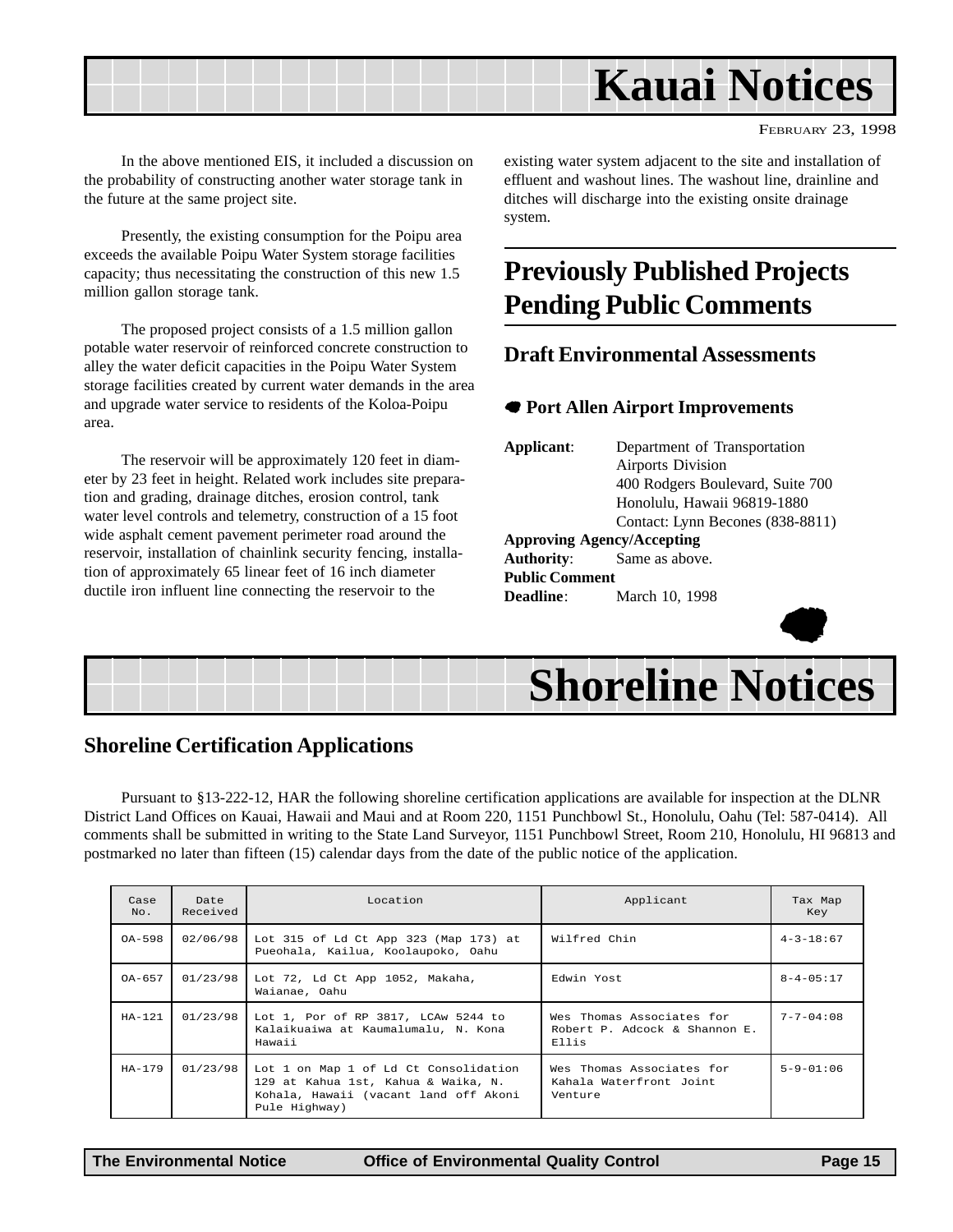# <span id="page-15-0"></span>**Shoreline Notices**

FEBRUARY 23, 1998

#### **Shoreline Certifications and Rejections**

Pursuant to §13-222-26, HAR the following shorelines have been certified or rejected by the DLNR. A person may appeal a certification or rejection to the BLNR, 1151 Punchbowl Street, Room 220, Honolulu, HI 96813, by requesting in writing a contested case hearing no later than twenty (20) calendar days from the date of public notice of certification or rejection.

| Case<br>No.  | Date<br>Cert/Rej      | Location                                                                                                                                                                                                                                                     | Applicant                                                                             | Tax Map<br>Key                      |
|--------------|-----------------------|--------------------------------------------------------------------------------------------------------------------------------------------------------------------------------------------------------------------------------------------------------------|---------------------------------------------------------------------------------------|-------------------------------------|
| OA-656       | Certified<br>02/11/98 | Lot-A being Por of RP 7984, LCAw<br>4452, Ap 13, to H. Kalama and RP<br>5583, LCAw 2937, Part 10 Sec. 1, to<br>W. Harbottle, Malae and Panahana,<br>Kaneohe, Koolaupoko, Oahu (44-307<br>Kaneohe Bay Drive)                                                  | Wm Dean Alcon & Associates<br>for Paul Sullivan                                       | $4 - 4 - 07:15$                     |
| $HA-191$     | Certified<br>02/11/98 | Lot 58 of Ld Ct App 1319 as shown on<br>Map 9 & Lot 13 of Kona Bay Estates<br>(File Plan (1813) being a Por of RP<br>7456, LCAw 8559-B, Ap 11 to William<br>C. Lunalilo, at Lanihau Nui and<br>Lanihau Iki, N. Kona, Hawaii (75-5572<br>Kuakini Highway #27) | Wes Thomas Associates for<br>Walter R. Peterson                                       | $7 - 5 - 05:27$                     |
| $HA-193$     | Certified<br>02/11/98 | Lots 13 and 14 of Hualalai Resort "K-<br>1", Subdiv. (File Plan 2184) being<br>Por of RP 7843, LCAw 7715. Ap 10, to<br>L. Kamehameha at Kaupulehu, N. Kona,<br>Hawaii (Kailua-Kona, Hawaii - Vacant<br>$Toet$ )                                              | Wes Thomas Associates for<br>Kaupulehu Makai Venture                                  | $7 - 2 - 12:13$<br>$\frac{1}{2}$ 14 |
| $HA-194$     | Certified<br>02/11/98 | Lot 12 of Hualalai Resort "K-1",<br>Subdiv., (File Plan 2184) being a por<br>of RP 7843, LCAw 7715. Ap 10, to L.<br>Kamehameha, Kaupulehu, N. Kona,<br>Hawaii (Kailua-Kona, Hawaii - Vacant<br>Lot)                                                          | Wes Thomas Associates for<br>Kaupulehu Makai Venture                                  | $7 - 2 - 12:12$                     |
| $K_A - 0.20$ | Certified<br>02/11/98 | Lot 2-A, Ld Ct App 956, Koloa, Kauai<br>(2195 Hoone Road)                                                                                                                                                                                                    | Esaki Surveying & Mapping,<br>Inc. for Ronald Semler                                  | $2 - 8 - 17:06$                     |
| $KA-128$     | Certified<br>02/11/98 | Lot 1, Ld Ct App 932 (Map 2) and Lot<br>1-A, Ld Ct App 1578 (Map 2), Hanalei,<br>Halelea, Kauai (5204 Weke Road)                                                                                                                                             | Kodani Associates, Inc. for<br>Kikiaola Land Company, Ltd &<br>Peter and Mimi Buckley | $5 - 5 - 02 : 12$<br>$\frac{13}{2}$ |

# **Pollution Control Permits**

#### **Department of Health Permits**

The following is a list of some pollution control permits currently being reviewed by the State Department of Health. For more information about any of the listed permits, please contact the appropriate branch or office of the Environmental Management Division at 919 Ala Moana Boulevard, Honolulu.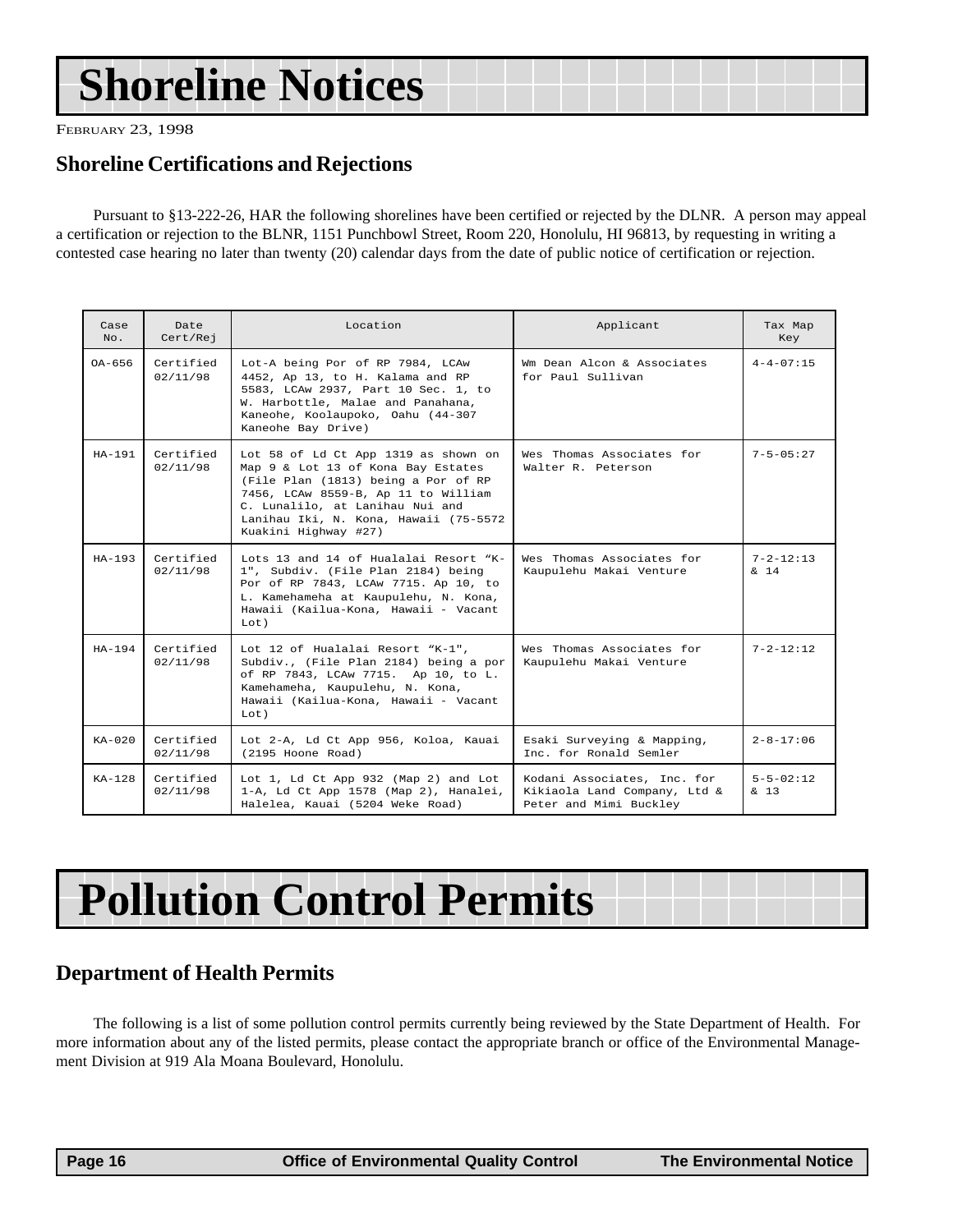# **Pollution Control Permits**

FEBRUARY 23, 1998

| Branch &<br>Permit Type                                         | Applicant & Permit<br><b>Number</b>                        | Project Location                                                                     | Pertiment<br>Dates          | Proposed Use                                                                                                     |
|-----------------------------------------------------------------|------------------------------------------------------------|--------------------------------------------------------------------------------------|-----------------------------|------------------------------------------------------------------------------------------------------------------|
| Clean Air<br>Branch, 586-<br>4200, Covered<br>Source Permit     | US Navy, Public<br>Works Center, #<br>$0105 - 02 - C$      | Pearl Harbor Naval<br>Complex, Pearl Harbor,<br>Oahu                                 | Issued:<br>2/2/98           | Industrial Waste<br>Treatment Complex<br>and Treatment<br>Storage and Disposal<br>Facility                       |
| CAB, Noncovered<br>Source Permit                                | Maui Blocks Inc., #<br>$0373 - 01 - N$                     | Quarry Road off<br>Honoapiilani Hwy.,<br>Waikapu, Maui                               | Issued:<br>2/6/98           | 50 TPH Stone<br>Processing Plant and<br>20 TPH Concrete<br>Block Plant                                           |
| CAB, Covered<br>Source Permit                                   | US Navy, Public<br>Works Center, #104-<br>$01a-C$          | PWC Ford Island, Pearl<br>Harbor, Oahu                                               | Comments<br>Due: 3/5/98     | Three 250 HP Boilers                                                                                             |
| CAB, Covered<br>Source Permit                                   | US Navy, NAVSTA, #<br>$0104b-C$                            | NAVSTA Ford Island,<br>Pearl Harbor, Oahu                                            | Comments<br>Due: 3/5/98     | 650 KW Diesel Engine<br>Generator                                                                                |
| CAB, Covered<br>Source Permit                                   | Maui Electric Co.,<br>Ltd., $\#$ 0067-02-C                 | Maalaea Generating<br>Station, Maalaea, Maui                                         | Comments<br>Due: 3/5/98     | Fifteen Diesel<br>Engine Generators<br>and Two Combustion<br>Turbines                                            |
| CAB, Noncovered<br>Source Permit                                | Kailua Pet Crematory<br>$# 0405 - 01 - N$                  | 201 Kapaa Quarry Road,<br>Kailua, Oahu                                               | Comments<br>Due: 3/18/98    | $175$ LB/HR<br>Pathological Waste<br>Incinerator                                                                 |
| CAB, Covered<br>Source Permit                                   | Hawaiian Bitumuls<br>and Paving Company,<br># 0037-01-C    | Kapaa Quarry, Kailua,<br>Oahu                                                        | Comments<br>Due: 3/15/98    | 300 TPH Hot Drum Mix<br>Asphalt Plant                                                                            |
| CAB, Covered<br>Source Permit                                   | Lanai Company, Inc.,<br>$# 0394 - 01 - C$                  | Manele Bay Quarry,<br>Lanai                                                          | Comments<br>Due:<br>3/15/98 | Stone Processing<br>Plant, Rock Sawing<br>Plant, Concrete<br>Batch Plant, and Two<br>Diesel Engine<br>Generators |
| CAB, Covered<br>Source Permit                                   | Goodfellow Brothers,<br>$Inc. , # 0406-01-C$               | 26 Ulili Street,<br>Kalamaula, Molokai                                               | Comments<br>Due: 3/15/98    | 60 TPH Asphalt Drum<br>Mix Plant                                                                                 |
| Clean Water<br>Br., 586-4309,<br>Water Quality<br>Certification | Department of the<br>Army, # WQC 0000335                   | Various                                                                              | Comments<br>Due: 3/13/98    | Actions following<br>Nationwide Permits                                                                          |
| CWB, NPDES<br>Permit                                            | Honolulu Department<br>of Auditoriums,<br># HI 0021555     | Neal Blaisdell Center,<br>Honolulu, Oahu                                             | Comments<br>Due: 3/11/98    | Discharge Decorative<br>Pond Water Overflow<br>from the Neal<br>Blaisdell Center to<br>Kewalo Basin              |
| Safe Drinking<br>Water Branch,<br>586-4258, UIC                 | County of Hawaii<br>Dept. Of Public<br>Works, $\#$ UH-1606 | Kekuanoa Street, Hilo,<br>Hawaii                                                     | NA                          | Modification of One<br>Drywell for Surface<br>Drainage                                                           |
| SDWB, UIC                                                       | Land Pac Properties,<br>$Inc., # UH-1999$                  | Waimea Town Plaza<br>WWTP, 64-1063<br>Mamalahoa Hwy.,<br>Kamuela, Hawaii             | NA                          | Permit Registration<br>of One Existing Well<br>for Sewage Disposal                                               |
| SDWB, UIC                                                       | Kohala Waterfront<br>Joint Venture,<br># UH-2000           | Kohala Makai One aka<br>Kohala Waterfront, N.<br>Kohala, Hawaii TMK 5-<br>$9 - 01:6$ | NA                          | Construction of 13<br>New Drywells for<br>Surface Drainage                                                       |
| SDWB, UIC                                                       | Maui Electric<br>Company, Ltd.,<br># UM-1592               | Maalaea Power Plant,<br>Maalaea, Maui                                                | NA                          | Modification of the<br>Wastestream for<br>Permitted Discharge                                                    |
| SDWB, UIC                                                       | University of Hawaii<br>at Hilo, # UH-1877A                | Univ. Park Infra.<br>Improv. Phase IIA, 200<br>W. Kawili St., Hawaii                 | Comments<br>Due: 4/3/98     | Construction of 3<br>New Drywells for<br>Surface Drainage                                                        |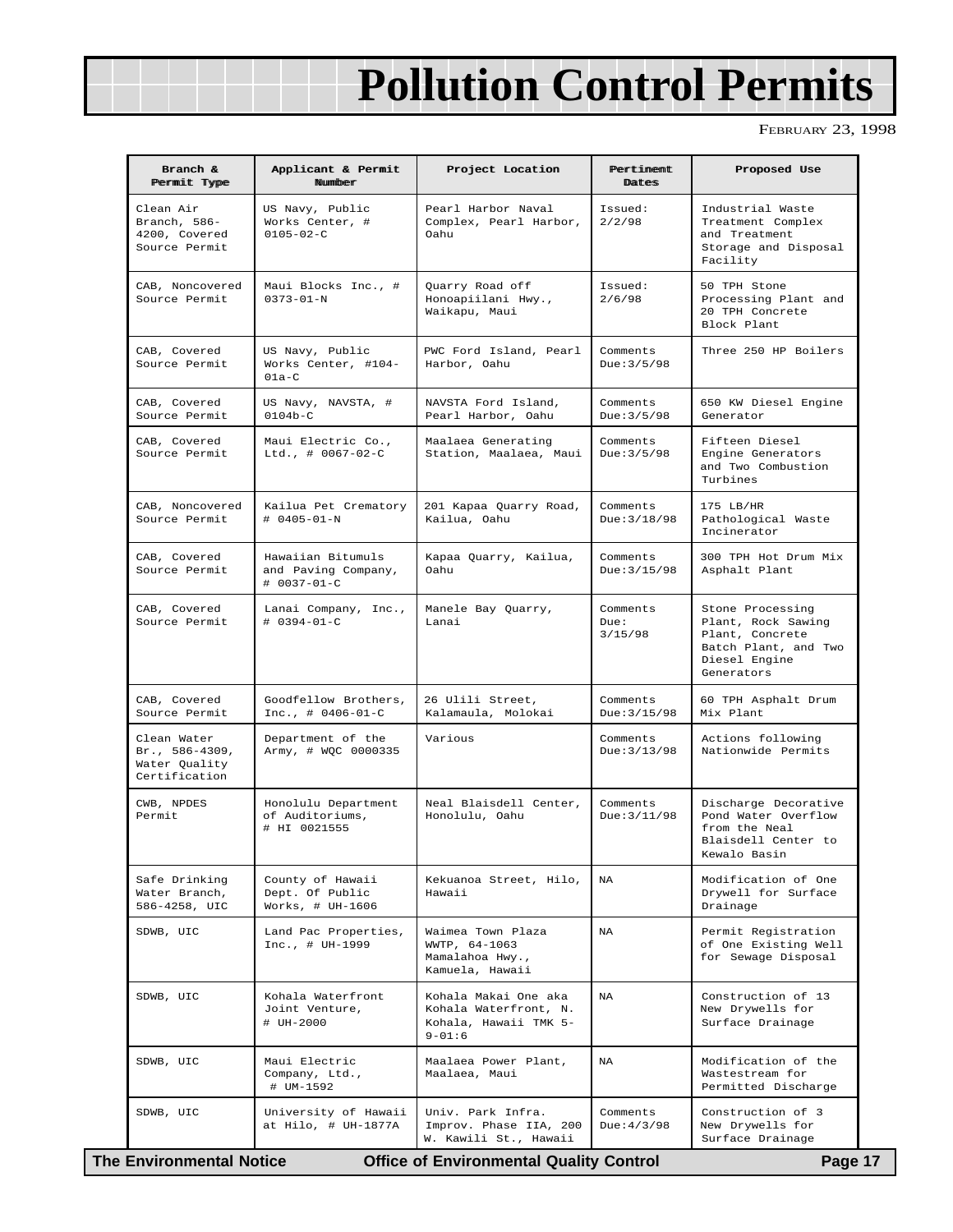# <span id="page-17-0"></span>**Federal Notices**

FEBRUARY 23, 1998

#### **Corrective Action Plan for Subsurface Plume at Chevron Kapolei Refinery**

The Environmental Protection Agency (EPA) and the Hawai'i Department of Health (HDOH) seek public comment on a corrective action plan for the Chevron Hawaiian Refinery located in Campbell Industrial Park. Chevron has agreed to remediate a subsurface hydrocarbon plume at the refinery. The refinery was built in 1959 and is situated on 252 acres. The proposed remediation strategy for the plume includes: removal of free product from the groundwater surface; intrinsic biodegradation of the dissolved-phase petroleum product plume; storage tank control measures; and, ground water monitoring, including trending of plume stability. The detailed plan is available for review at the EPA's Honolulu Office (telephone Ms. Vicki Tsuhako at 541-2710), the Pearl City Library (telephone 453-6566), or the Solid and Hazardous Waste Branch (telephone Mr. Paul Kalaiwaa at 586- 4226). EPA and HDOH will hold a public hearing if substantial public interest exists or if a request for a public hearing is received. All comments must be postmarked by **MARCH 16, 1998** and should be addressed to Mr. Paul Kalaiwaa, Hawai'i Department of Health, Solid and Hazardous Waste Branch, 919 Ala Moana Boulevard, Room 212, Honolulu, Hawai'i 96820.

#### **Incidental Injuries/Kills of Marine Mammals in Fisheries**

The National Marine Fisheries Service has published its final list of fisheries (LOF) for 1998. The LOF classifies fisheries as Category I, II, or III, based on their levels of incidental mortalities and serious injuries of marine mammals. The LOF informs the public of the level of interactions with marine mammals in various U. S. commercial fisheries and of fisheries' requirements under certain provisions of the Marine Mammal Protection Act of 1972, to register for authorization certificates or carry fishery observers. Useful information on marine mammal species incidentally injured or killed in the various Hawaiian fisheries, along with the estimated number of vessels/persons in each fishery can be found in Table 1 (Commercial Fisheries in the Pacific Ocean) (for details, see, 63 F.R. 5748, February 4, 1998).

#### **Native Remains at the Bishop Museum**

The National Park Service has announced the completion of an inventory of human remains and associated funerary objects in the possession of the Bernice Pauahi Bishop Museum. The human remains/associated funerary objects were acquired by the museum from 1901 through 1996 and originated from various areas on the island of O'ahu. Representatives of Native Hawaiian organizations that believes themselves to be culturally affiliated with these human remains and associated funerary objects should contact Ms. Janet Ness (telephone 848-4105), Registrar, Bernice Pauahi Bishop Museum, 1525 Bernice Street, Honolulu, Hawai'i 96817, **BEFORE FEBRUARY 27, 1998** (for details, see 63 F.R. 4284, January 28, 1998).

#### **Public Comment Sought at Forestry Meeting**

The Department of Agriculture, Forest Service, announced that the Committee of Scientists will meet to discuss planning issues in the Pacific Southwest Region (which includes Hawai'i) on **MARCH 3-5, 1998**, at the Ramada Inn, 2600 Auburn Boulevard, Sacramento, California. Citizens may testify before the Committee on March 4 beginning at 4:00 P.M. to present ideas on how to improve National Forest System land and resource planning. Those who wish to testify must register at that meeting before 5:00 P.M. Each speaker will be limited to a maximum of 5 minutes. Written testimony will also be accepted (for details, see 63 F.R. 6704, February 10, 1998).

#### **Lead Poisoning Prevention and Lead Surveillance Funds**

The Centers for Disease Control and Prevention announces the availability of funds in FY 1998 for new and competing continuation of state and local lead poisoning prevention programs and state childhood blood lead surveillance programs. All applications must be submitted **ON OR BEFORE MARCH 31, 1998**. For more written information please call 1-888-GRANTS4, leave your name address and phone number and refer to announcement number 98018 (see, 63 F.R. 5548, February 3, 1998, for more information).